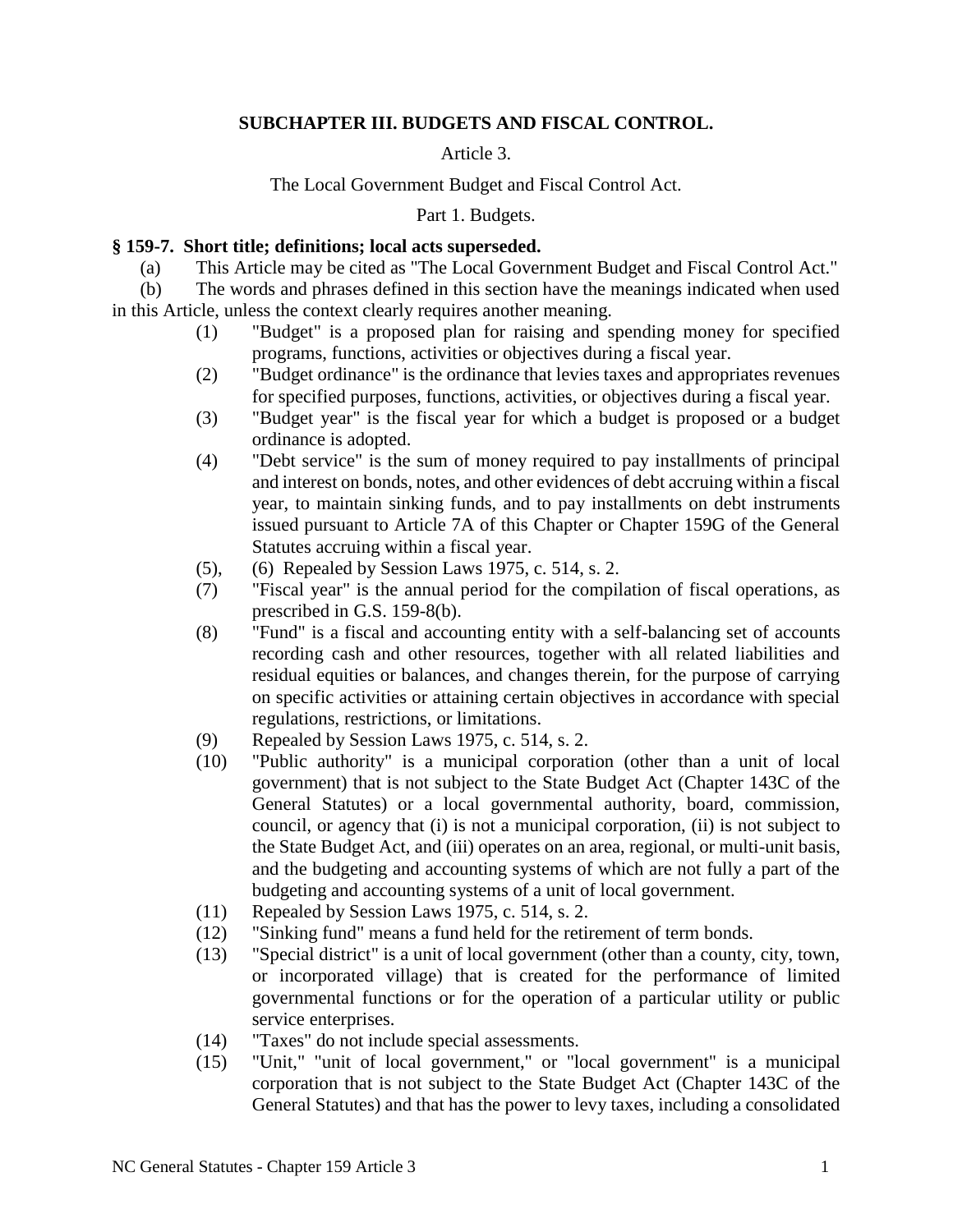city-county, as defined by G.S. 160B-2(1), and all boards, agencies, commissions, authorities, and institutions thereof that are not municipal corporations.

(16) "Vending facilities" has the same meaning as it does in G.S. 111-42(d), but also means any mechanical or electronic device dispensing items or something of value or entertainment or services for a fee, regardless of the method of activation, and regardless of the means of payment, whether by coin, currency, tokens, or other means.

(c) It is the intent of the General Assembly by enactment of this Article to prescribe for local governments and public authorities a uniform system of budget adoption and administration and fiscal control. To this end and except as otherwise provided in this Article, all provisions of general laws, city charters, and local acts in effect as of July 1, 1973 and in conflict with the provisions of Part 1 or Part 3 of this Article are repealed. No general law, city charter, or local act enacted or taking effect after July 1, 1973, may be construed to modify, amend, or repeal any portion of Part 1 or Part 3 of this Article unless it expressly so provides by specific reference to the appropriate section.

(d) Except as expressly provided herein, this Article does not apply to school administrative units. The adoption and administration of budgets for the public school system and the management of the fiscal affairs of school administrative units are governed by the School Budget and Fiscal Control Act, Chapter 115, Article 9. However, this Article and the School Budget and Fiscal Control Act shall be construed together to the end that the administration of the fiscal affairs of counties and school administrative units may be most effectively and efficiently administered. (1927, c. 146, ss. 1, 2; 1955, c. 724; 1971, c. 780, s. 1; 1973, c. 474, ss. 3, 4; 1975, c. 437, s. 12; c. 514, s. 2; 1981, c. 685, s. 1; 1983 (Reg. Sess., 1984), c. 1034, s. 173; 1987, c. 282, ss. 30, 31; c. 796, s. 3(1); 1989, c. 756, s. 3; 1995, c. 461, s. 9; 2006-203, s. 125; 2020-3, s. 4.30(d).)

#### **§ 159-8. Annual balanced budget ordinance.**

(a) Each local government and public authority shall operate under an annual balanced budget ordinance adopted and administered in accordance with this Article. A budget ordinance is balanced when the sum of estimated net revenues and appropriated fund balances is equal to appropriations. Appropriated fund balance in any fund shall not exceed the sum of cash and investments minus the sum of liabilities, encumbrances, and deferred revenues arising from cash receipts, as those figures stand at the close of the fiscal year next preceding the budget year. It is the intent of this Article that, except for moneys expended pursuant to a project ordinance or accounted for in an intragovernmental service fund or a trust and custodial fund excluded from the budget ordinance under G.S. 159-13(a), all moneys received and expended by a local government or public authority should be included in the budget ordinance. Therefore, notwithstanding any other provision of law, no local government or public authority may expend any moneys, regardless of their source (including moneys derived from bond proceeds, federal, state, or private grants or loans, or special assessments), except in accordance with a budget ordinance or project ordinance adopted under this Article or through an intragovernmental service fund or trust and custodial fund properly excluded from the budget ordinance.

(b) The budget ordinance of a unit of local government shall cover a fiscal year beginning July 1 and ending June 30. The budget ordinance of a public authority shall cover a fiscal year beginning July 1 and ending June 30, except that the Local Government Commission, if it determines that a different fiscal year would facilitate the authority's financial operations, may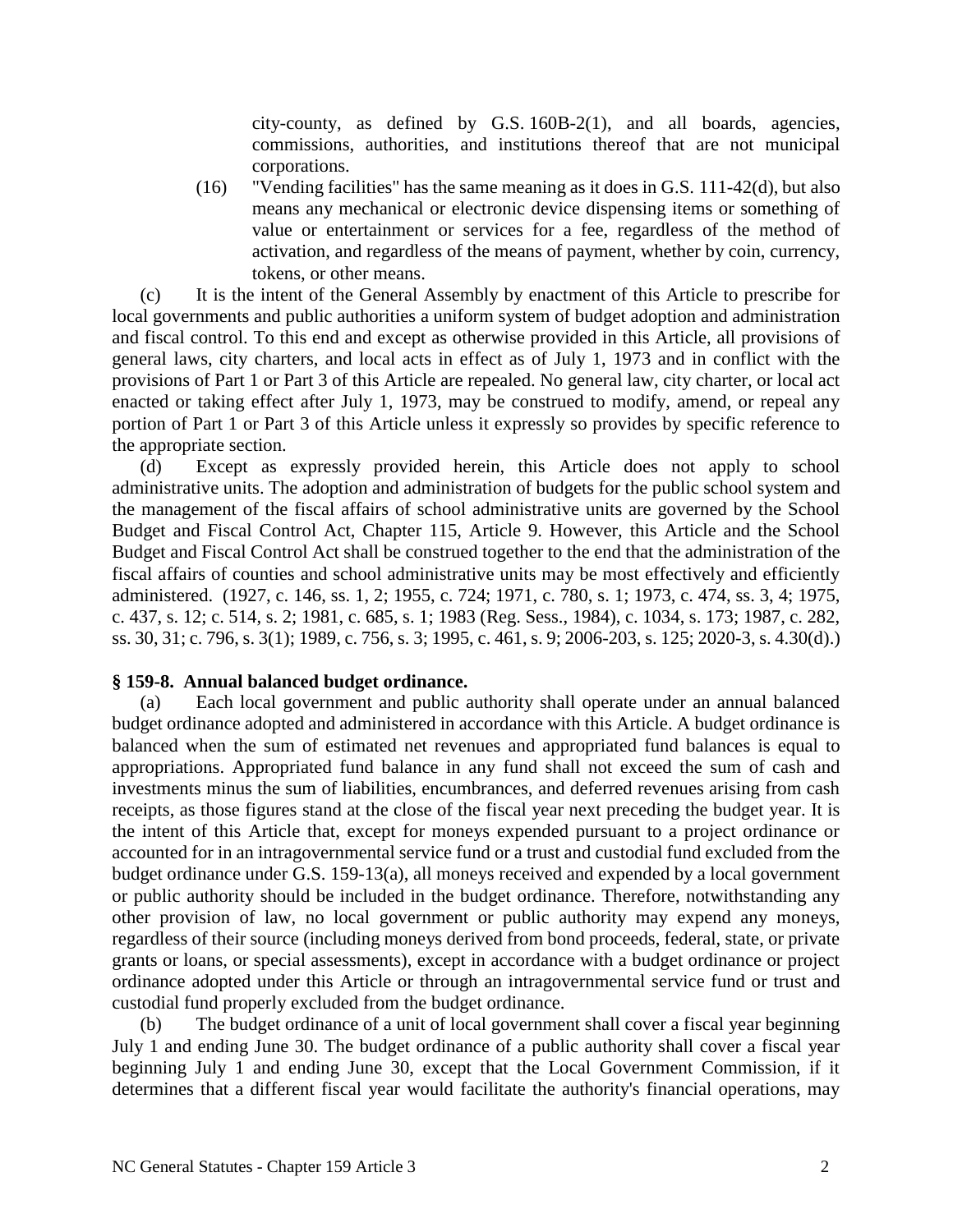enter an order permitting an authority to operate under a fiscal year other than from July 1 to June 30. If the Commission does permit an authority to operate under an altered fiscal year, the Commission's order shall also modify the budget calendar set forth in G.S. 159-10 through 159-13 so as to provide a new budget calendar for the altered fiscal year that will clearly enable the authority to comply with the intent of this Part. (1971, c. 780, s. 1; 1973, c. 474, s. 5; 1975, c. 514, s. 3; 1979, c. 402, s. 1; 1981, c. 685, s. 2; 2021-60, s. 3.1.)

### **§ 159-9. Budget officer.**

Each local government and public authority shall appoint a budget officer to serve at the will of the governing board. In counties or cities having the manager form of government, the county or city manager shall be the budget officer. Counties not having the manager form of government may impose the duties of budget officer upon the county finance officer or any other county officer or employee except the sheriff, or in counties having a population of more than 7,500, the register of deeds. Cities not having the manager form of government may impose the duties of budget officer on any city officer or employee, including the mayor if he agrees to undertake them. A public authority or special district may impose the duties of budget officer on the chairman or any member of its governing board or any other officer or employee. (1971, c. 780, s. 1; 1973, c. 474, s. 6.)

### **§ 159-10. Budget requests.**

Before April 30 of each fiscal year (or an earlier date fixed by the budget officer), each department head shall transmit to the budget officer the budget requests and revenue estimates for his department for the budget year. The budget request shall be an estimate of the financial requirements of the department for the budget year, and shall be made in such form and detail, with such supporting information and justifications, as the budget officer may prescribe. The revenue estimate shall be an estimate of all revenues to be realized by department operations during the budget year. At the same time, the finance officer or department heads shall transmit to the budget officer a complete statement of the amount expended for each category of expenditure in the budget ordinance of the immediately preceding fiscal year, a complete statement of the amount estimated to be expended for each category of expenditure in the current year's budget ordinance by the end of the current fiscal year, the amount realized from each source of revenue during the immediately preceding fiscal year, and the amount estimated to be realized from each source of revenue by the end of the current fiscal year, and such other information and data on the fiscal operations of the local government or public authority as the budget officer may request. (1927, c. 146, s. 5; 1955, cc. 698, 724; 1971, c. 780, s. 1.)

#### **§ 159-11. Preparation and submission of budget and budget message.**

(a) Upon receipt of the budget requests and revenue estimates and the financial information supplied by the finance officer and department heads, the budget officer shall prepare a budget for consideration by the governing board in such form and detail as may have been prescribed by the budget officer or the governing board. The budget shall comply in all respects with the limitations imposed by G.S. 159-13(b), and unless the governing board shall have authorized or requested submission of an unbalanced budget as provided in subsection (c) of this section, the budget shall be balanced.

(b) The budget, together with a budget message, shall be submitted to the governing board not later than June 1. The budget and budget message should, but need not, be submitted at a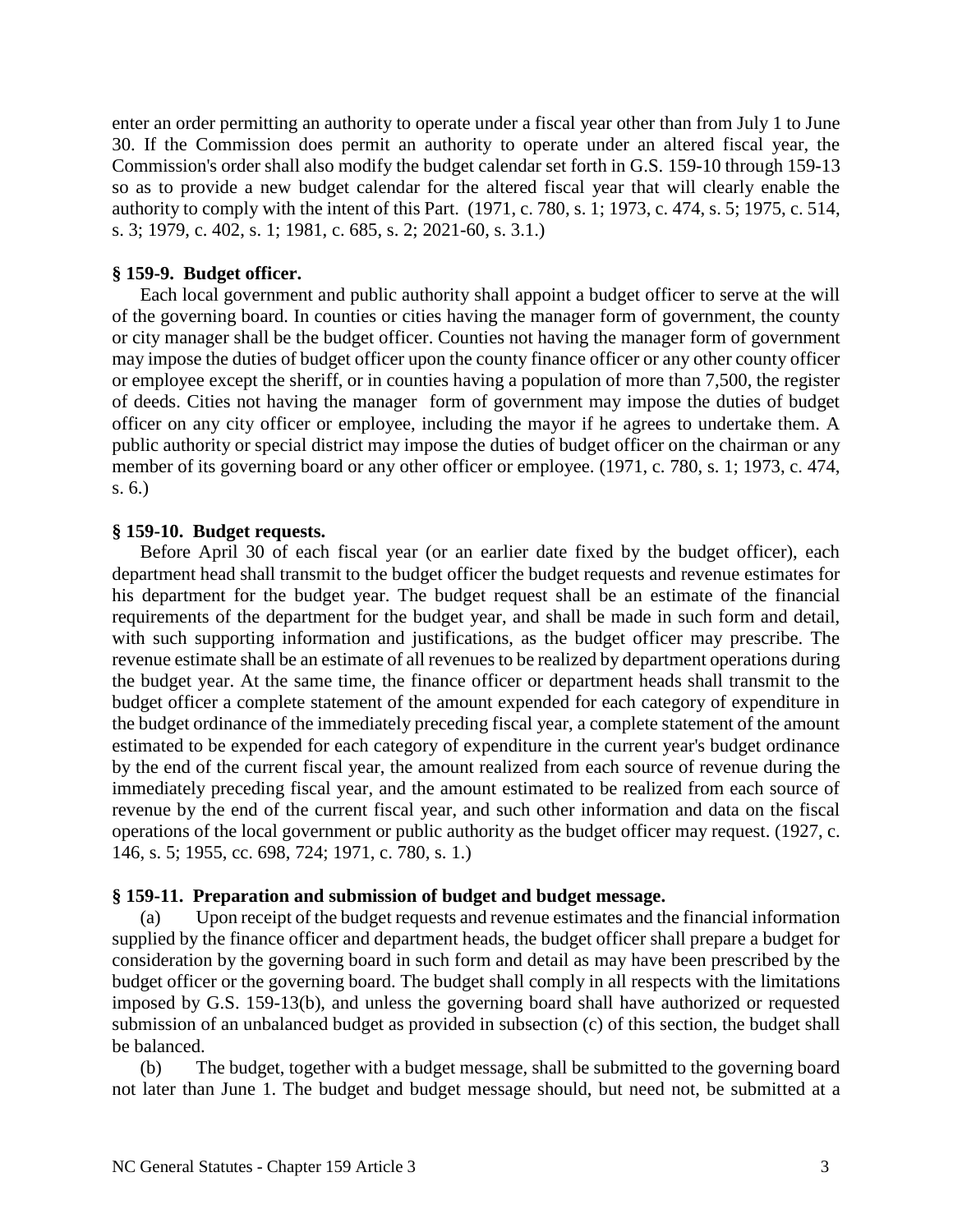formal meeting of the board. The budget message should contain a concise explanation of the governmental goals fixed by the budget for the budget year, should explain important features of the activities anticipated in the budget, should set forth the reasons for stated changes from the previous year in program goals, programs, and appropriation levels, and should explain any major changes in fiscal policy.

(c) The governing board may authorize or request the budget officer to submit a budget containing recommended appropriations in excess of estimated revenues. If this is done, the budget officer shall present the appropriations recommendations in a manner that will reveal for the governing board the nature of the activities supported by the expenditures that exceed estimated revenues.

(d) The budget officer shall include in the budget a proposed financial plan for each intragovernmental service fund, as required by G.S. 159-13.1, and information concerning capital projects and grant projects authorized or to be authorized by project ordinances, as required by G.S. 159-13.2.

(e) In each year in which a general reappraisal of real property has been conducted, the budget officer shall include in the budget, for comparison purposes, a statement of the revenue-neutral property tax rate for the budget. The revenue-neutral property tax rate is the rate that is estimated to produce revenue for the next fiscal year equal to the revenue that would have been produced for the next fiscal year by the current tax rate if no reappraisal had occurred. To calculate the revenue-neutral tax rate, the budget officer shall first determine a rate that would produce revenues equal to those produced for the current fiscal year and then increase the rate by a growth factor equal to the average annual percentage increase in the tax base due to improvements since the last general reappraisal. This growth factor represents the expected percentage increase in the value of the tax base due to improvements during the next fiscal year. The budget officer shall further adjust the rate to account for any annexation, deannexation, merger, or similar event. (1927, c. 146, s. 6; 1955, cc. 698, 724; 1969, c. 976, s. 1; 1971, c. 780, s. 1; 1975, c. 514, s. 4; 1979, c. 402, s. 2; 2003-264, s. 1.)

# **§ 159-12. Filing and publication of the budget; budget hearings.**

(a) On the same day that he submits the budget to the governing board, the budget officer shall file a copy of it in the office of the clerk to the board where it shall remain available for public inspection until the budget ordinance is adopted. The clerk shall make a copy of the budget available to all news media in the county. He shall also publish a statement that the budget has been submitted to the governing board, and is available for public inspection in the office of the clerk to the board. The statement shall also give notice of the time and place of the budget hearing required by subsection (b) of this section.

(b) Before adopting the budget ordinance, the board shall hold a public hearing at which time any persons who wish to be heard on the budget may appear. (1927, c. 146, s. 7; 1955, cc. 698, 724; 1971, c. 780, s. 1; 2020-3, s. 4.27(a).)

### **§ 159-13. The budget ordinance; form, adoption, limitations, tax levy, filing.**

(a) Not earlier than 10 days after the day the budget is presented to the board and not later than July 1, the governing board shall adopt a budget ordinance making appropriations and levying taxes for the budget year in such sums as the board may consider sufficient and proper, whether greater or less than the sums recommended in the budget. The budget ordinance shall authorize all financial transactions of the local government or public authority except the following: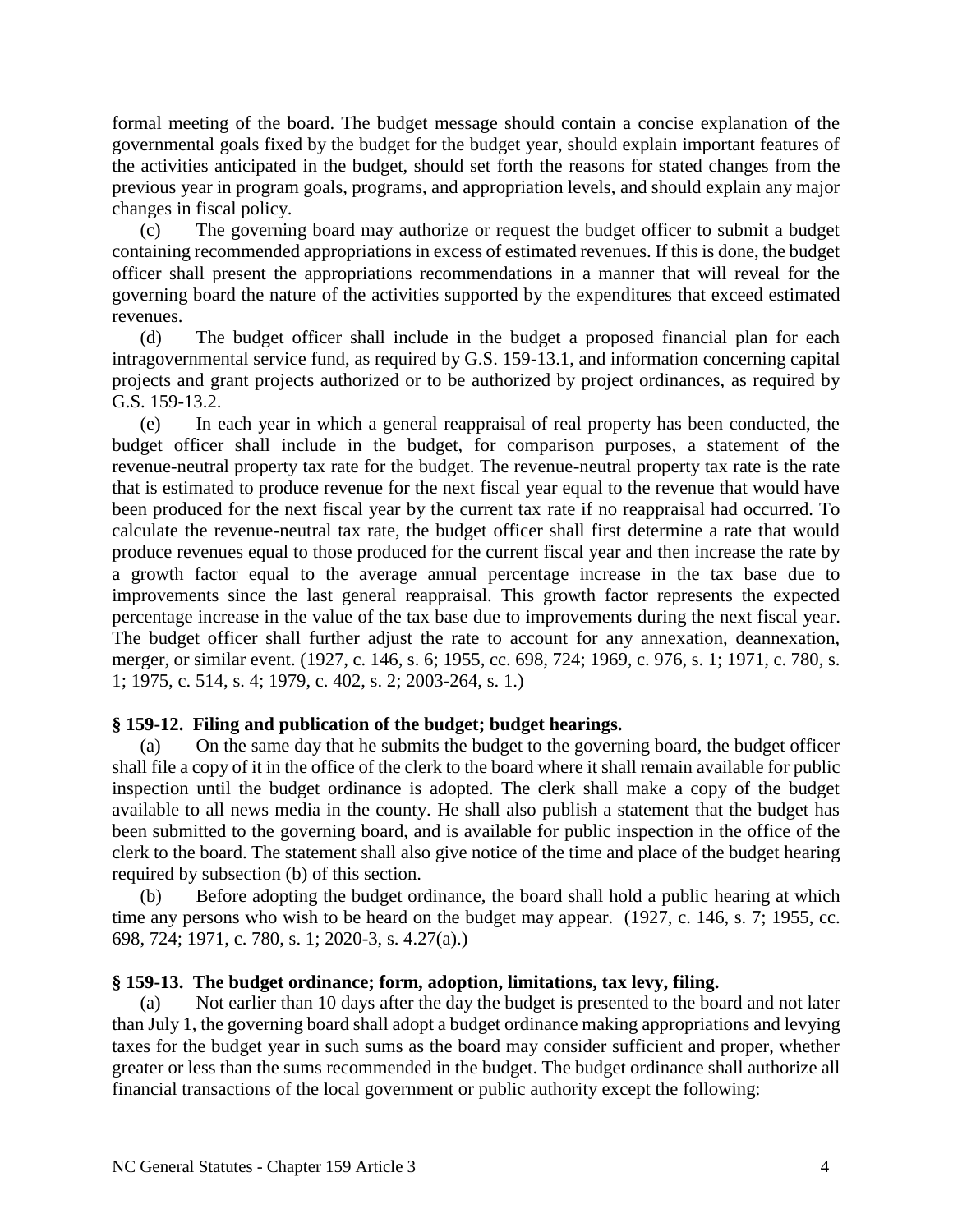- (1) Those authorized by a project ordinance,
- (2) Those accounted for in an intragovernmental service fund for which a financial plan is prepared and approved, and
- (3) Those accounted for in a trust or custodial fund established to account for moneys held by the local government or public authority as an agent or common-law trustee or to account for a retirement, pension, or similar employee benefit system.
- (4) Representative payee funds received under the Social Security Agency Representative Payee Program. These restricted funds belong to and are used for the support of minor children and certain adults.

The budget ordinance may be in any form that the board considers most efficient in enabling it to make the fiscal policy decisions embodied therein, but it shall make appropriations by department, function, or project and show revenues by major source.

(b) The following directions and limitations shall bind the governing board in adopting the budget ordinance:

- (1) The full amount estimated by the finance officer to be required for debt service during the budget year shall be appropriated.
- (2) The full amount of any deficit in each fund shall be appropriated.
- (3) A contingency appropriation shall not exceed five percent (5%) of the total of all other appropriations in the same fund, except there is no limit on contingency appropriations for public assistance programs required by Chapter 108A. Each expenditure to be charged against a contingency appropriation shall be authorized by resolution of the governing board, which resolution shall be deemed an amendment to the budget ordinance setting up an appropriation for the object of expenditure authorized. The governing board may authorize the budget officer to authorize expenditures from contingency appropriations subject to such limitations and procedures as it may prescribe. Any such expenditures shall be reported to the board at its next regular meeting and recorded in the minutes.
- (4) No appropriation may be made that would require the levy of a tax in excess of any constitutional or statutory limitation, or expenditures of revenues for purposes not permitted by law.
- (5) The total of all appropriations for purposes which require voter approval for expenditure of property tax funds under Article V, Sec. 2(5), of the Constitution shall not exceed the total of all estimated revenues other than the property tax (not including such revenues required by law to be spent for specific purposes) and property taxes levied for such purposes pursuant to a vote of the people.
- (6) The estimated percentage of collection of property taxes shall not be greater than the percentage of the levy actually realized in cash as of June 30 during the preceding fiscal year. For purposes of the calculation under this subdivision only, the levy for the registered motor vehicle tax under Article 22A of Chapter 105 of the General Statutes shall be based on the nine-month period ending March 31 of the preceding fiscal year, and the collections realized in cash with respect to this levy shall be based on the 12-month period ending June 30 of the preceding fiscal year.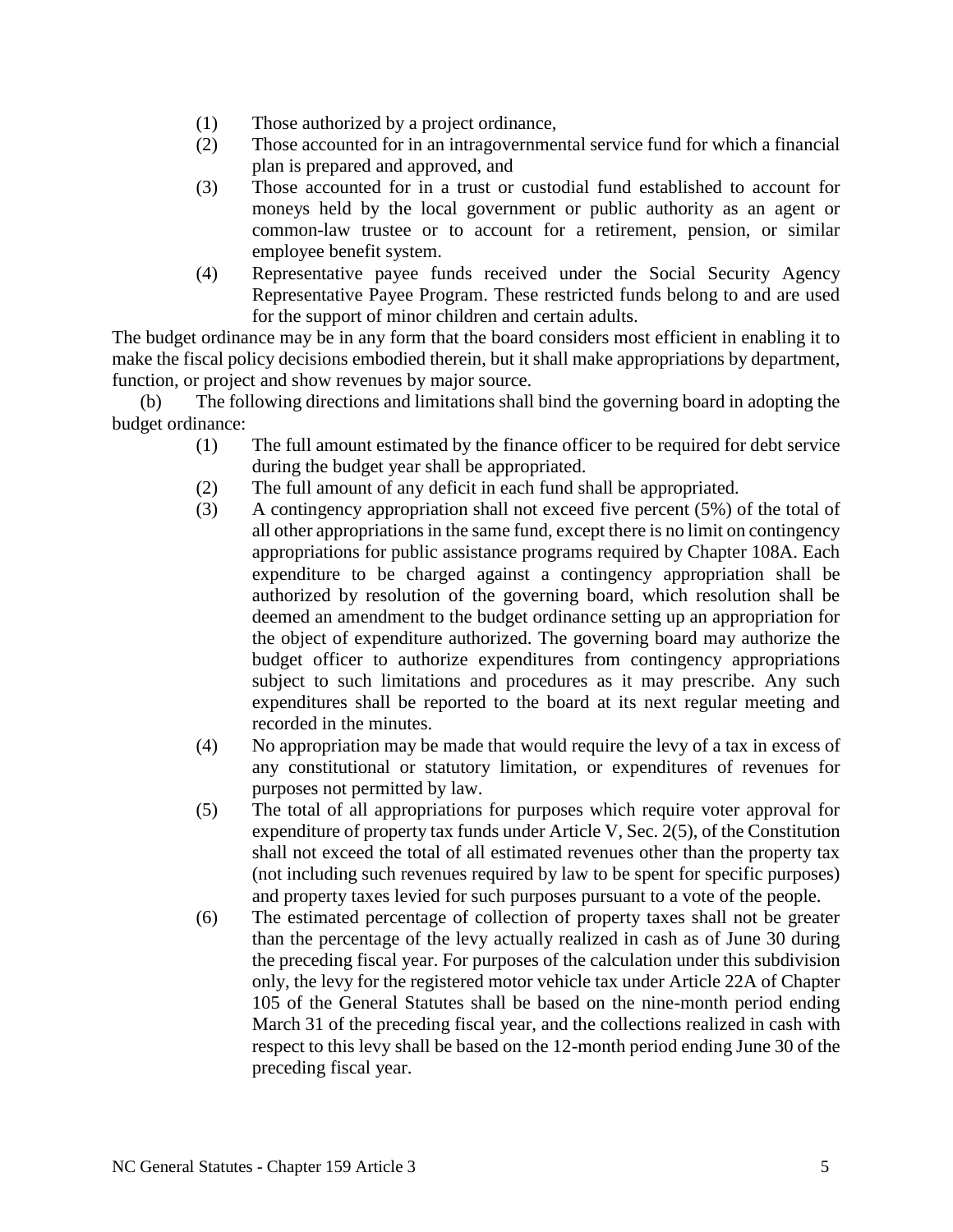- (7) Estimated revenues shall include only those revenues reasonably expected to be realized in the budget year, including amounts to be realized from collections of taxes levied in prior fiscal years.
- (8) Repealed by Session Laws 1975, c. 514, s. 6.
- (9) Appropriations made to a school administrative unit by a county may not be reduced after the budget ordinance is adopted, unless the board of education of the administrative unit agrees by resolution to a reduction, or unless a general reduction in county expenditures is required because of prevailing economic conditions. Before a board of county commissioners may reduce appropriations to a school administrative unit as part of a general reduction in county expenditures required because of prevailing economic conditions, it must do all of the following:
	- a. Hold a public meeting at which the school board is given an opportunity to present information on the impact of the reduction.
	- b. Take a public vote on the decision to reduce appropriations to a school administrative unit.
- (10) Appropriations made to another fund from a fund established to account for property taxes levied pursuant to a vote of the people may not exceed the amount of revenues other than the property tax available to the fund, except for appropriations from such a fund to an appropriate account in a capital reserve fund.
- (11) Repealed by Session Laws 1975, c. 514, s. 6.
- (12) Repealed by Session Laws 1981, c. 685, s. 4.
- (13) No appropriation of the proceeds of a bond issue may be made from the capital project fund account established to account for the proceeds of the bond issue except (i) for the purpose for which the bonds were issued, (ii) to the appropriate debt service fund, or (iii) to an account within a capital reserve fund consistent with the purposes for which the bonds were issued. The total of other appropriations made to another fund from such a capital project fund account may not exceed the amount of revenues other than bond proceeds available to the account.
- (14) No appropriation may be made from a utility or public service enterprise fund to any other fund than the appropriate debt service fund unless the total of all other appropriations in the fund equal or exceed the amount that will be required during the fiscal year, as shown by the budget ordinance, to meet operating expenses, capital outlay, and debt service on outstanding utility or enterprise bonds or notes. A county may, upon a finding that a fund balance in a utility or public service enterprise fund used for operation of a landfill exceeds the requirements for funding the operation of that fund, including closure and post-closure expenditures, transfer excess funds accruing due to imposition of a surcharge imposed on another local government located within the State for use of the disposal facility, as authorized by G.S. 153A-292(b), to support the other services supported by the county's general fund.
- (15) Sufficient funds to meet the amounts to be paid during the fiscal year under continuing contracts previously entered into shall be appropriated unless such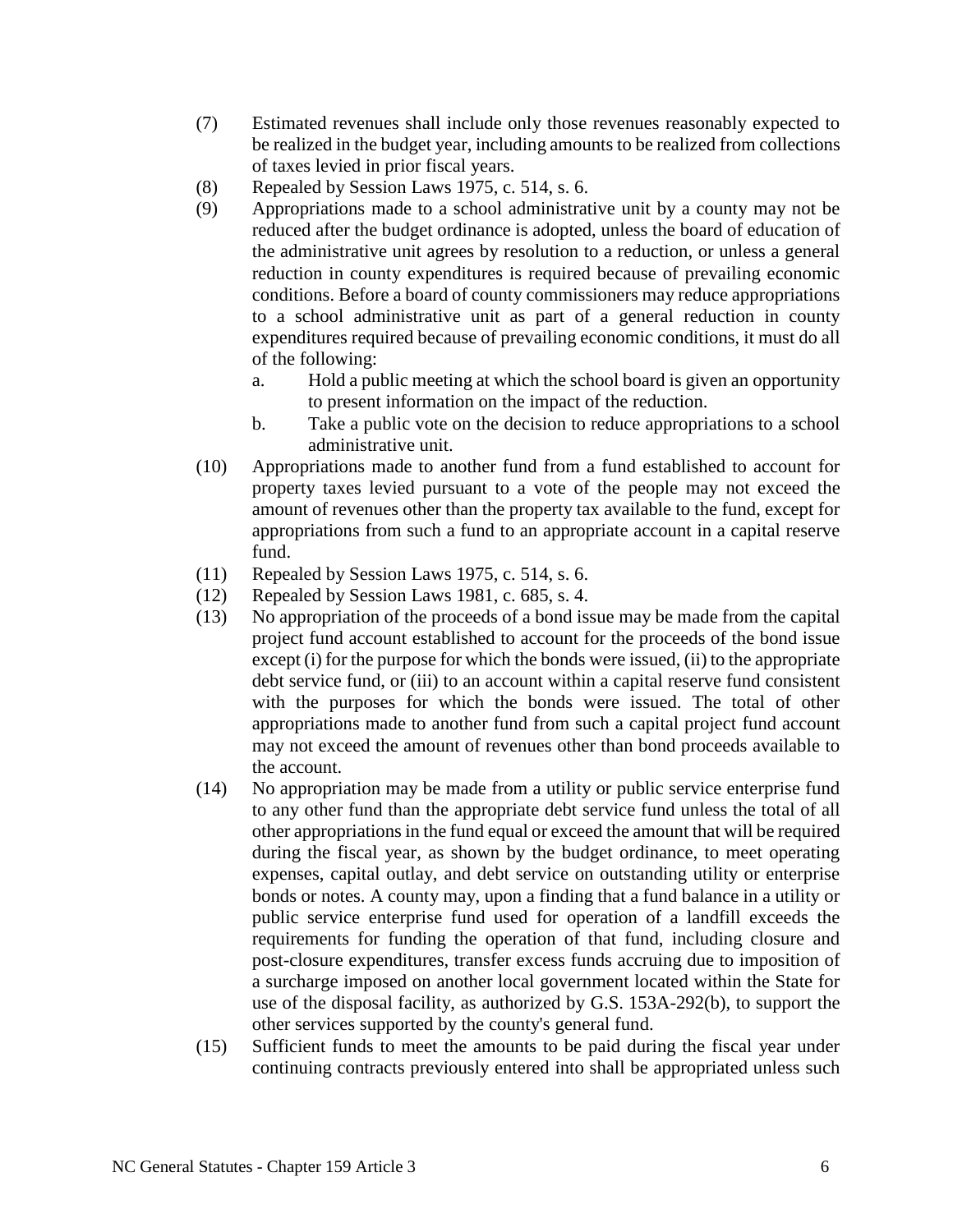contract reserves to the governing board the right to limit or not to make such appropriation.

- (16) The sum of estimated net revenues and appropriated fund balance in each fund shall be equal to appropriations in that fund. Appropriated fund balance in a fund shall not exceed the sum of cash and investments minus the sum of liabilities, encumbrances, and deferred revenues arising from cash receipts, as those figures stand at the close of the fiscal year next preceding the budget year.
- (17) No appropriations may be made from a county reappraisal reserve fund except for the purposes for which the fund was established.
- (18) No appropriation may be made from a service district fund to any other fund except (i) to the appropriate debt service fund or (ii) to an appropriate account in a capital reserve fund unless the district has been abolished.
- (19) No appropriation of the proceeds of a debt instrument may be made from the capital project fund account established to account for such proceeds except for the purpose for which such debt instrument was issued. The total of other appropriations made to another fund from such a capital project fund account may not exceed the amount of revenues other than debt instrument proceeds available to the account.

Notwithstanding subdivisions (9), (10), (12), (14), (17), or (18) of this subsection, any fund may contain an appropriation to another fund to cover the cost of (i) levying and collecting the taxes and other revenues allocated to the fund, and (ii) building maintenance and other general overhead and administrative expenses properly allocable to functions or activities financed from the fund.

(c) The budget ordinance of a local government shall levy taxes on property at rates that will produce the revenue necessary to balance appropriations and revenues, after taking into account the estimated percentage of the levy that will not be collected during the fiscal year. The budget ordinance of a public authority shall be balanced so that appropriations do not exceed revenues.

(d) The budget ordinance shall be entered in the minutes of the governing board and within five days after adoption copies thereof shall be filed with the finance officer, the budget officer, and the clerk to the governing board. (1927, c. 146, s. 8; 1955, cc. 698, 724; 1969, c. 976, s. 2; 1971, c. 780, s. 1; 1973, c. 474, ss. 7-9; c. 489, s. 3; 1975, c. 437, ss. 13, 14; c. 514, ss. 5, 6; 1981, c. 685, ss. 3-5, 10; 1987, c. 796, s. 3(2); 1989, c. 756, s. 2; 1999-261, s. 1; 2000-140, s. 80; 2002-126, s. 6.7(a); 2013-413, s. 59.4(b); 2021-60, s. 3.2.)

#### **§ 159-13.1. Financial plan for intragovernmental service funds.**

(a) If a local government or public authority establishes and operates one or more intragovernmental service funds, it need not include such a fund in its budget ordinance. However, at the same time it adopts the budget ordinance, the governing board shall approve a balanced financial plan for each intragovernmental service fund. A financial plan is balanced when estimated expenditures do not exceed estimated revenues.

(b) The budget officer shall include in the budget he submits to the board, pursuant to G.S. 159-11, a proposed financial plan for each intragovernmental service fund to be operated during the budget year by the local government or public authority. The proposed financial plan shall be in such form and detail as prescribed by the budget officer or governing board.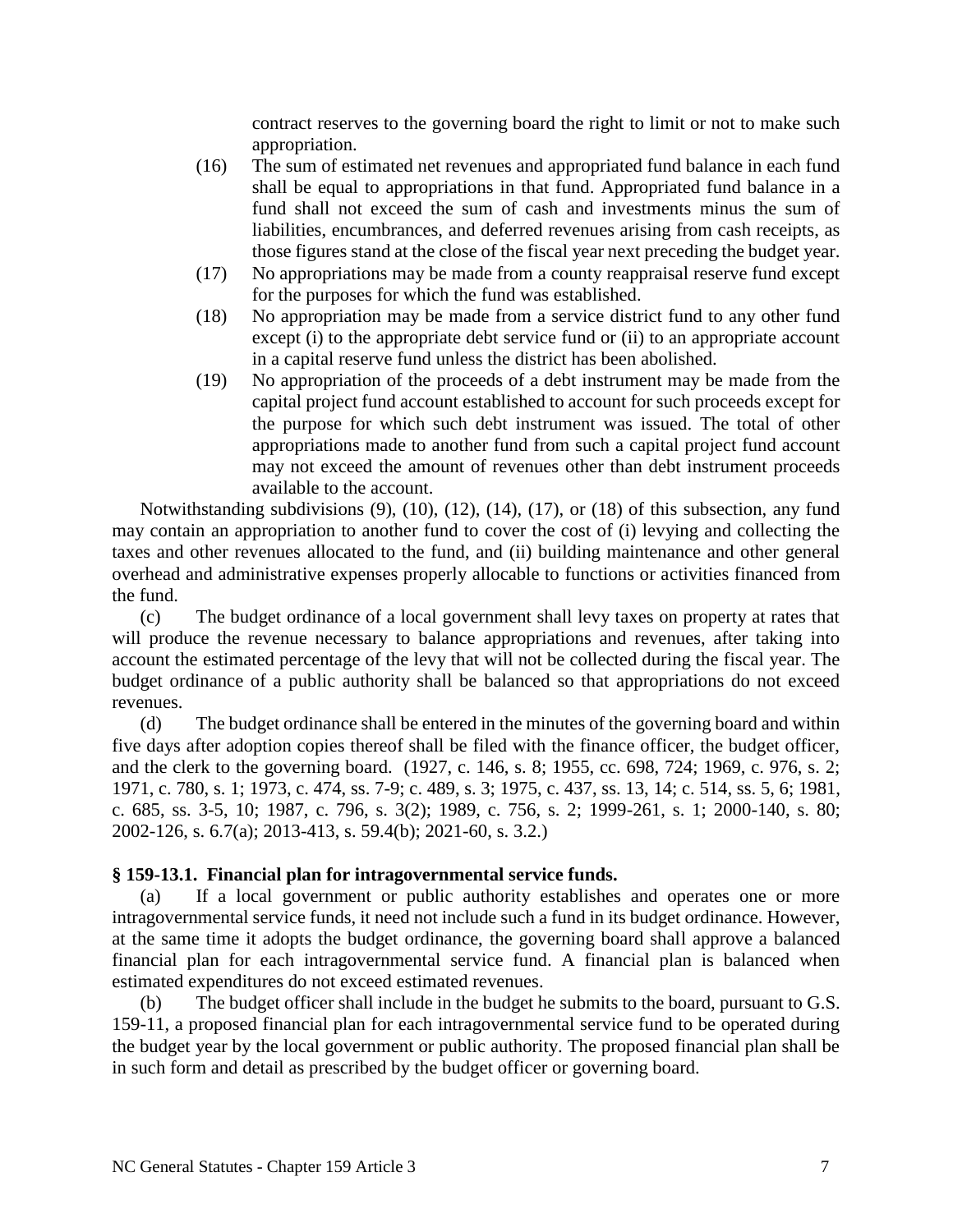(c) The approved financial plan shall be entered in the minutes of the governing board, as shall each amendment to the plan approved by the board. Within five days after approval, copies of the plan and copies of each amendment thereto shall be filed with the finance officer, the budget officer, and the clerk to the governing board.

(d) Any change in a financial plan must be approved by the governing board. (1975, c. 514, s. 7.)

# **§ 159-13.2. Project ordinances.**

- (a) Definitions.
	- (1) In this section "capital project" means a project financed in whole or in part by the proceeds of bonds or notes or debt instruments or a project involving the construction or acquisition of a capital asset.
	- (2) "Grant project" means a project financed in whole or in part by revenues received from the federal and/or State government for operating or capital purposes as defined by the grant contract.

(b) Alternative Budget Methods. – A local government or public authority may, in its discretion, authorize and budget for a capital project or a grant project either in its annual budget ordinance or in a project ordinance adopted pursuant to this section. A project ordinance authorizes all appropriations necessary for the completion of the project and neither it nor any part of it need be readopted in any subsequent fiscal year. Neither a bond order nor an order authorizing any debt instrument constitutes a project ordinance.

(c) Adoption of Project Ordinances. – If a local government or public authority intends to authorize a capital project or a grant project by a project ordinance, it shall not begin the project until it has adopted a balanced project ordinance for the life of the project. A project ordinance is balanced when revenues estimated to be available for the project equal appropriations for the project. A project ordinance shall clearly identify the project and authorize its undertaking, identify the revenues that will finance the project, and make the appropriations necessary to complete the project.

(d) Project Ordinance Filed. – Each project ordinance shall be entered in the minutes of the governing board. Within five days after adoption, copies of the ordinance shall be filed with the finance officer, the budget officer, and the clerk to the governing board.

(e) Amendment. – A project ordinance may be amended in any manner so long as it continues to fulfill all requirements of this section.

(f) Inclusion of Project Information in Budget. – Each year the budget officer shall include in the budget information in such detail as he or the governing board may require concerning each grant project or capital project (i) expected to be authorized by project ordinance during the budget year and (ii) authorized by previously adopted project ordinances which will have appropriations available for expenditure during the budget year. (1975, c. 514, s. 8; 1979, c. 402, s. 3; 1987, c. 796, s. 3(3), 3(4).)

# **§ 159-14. Trust and custodial funds; budgets of special districts.**

(a) Budgets of Special Districts. – If the tax-levying power of a special district is by law exercised on its behalf by a county or city, and if the county or city governing board is vested by law with discretion as to what rate of tax it will levy on behalf of the special district, the governing board of the special district shall transmit to the governing board of the county or city on or before June 1 a request to levy taxes on its behalf for the budget year at a stated rate. The county or city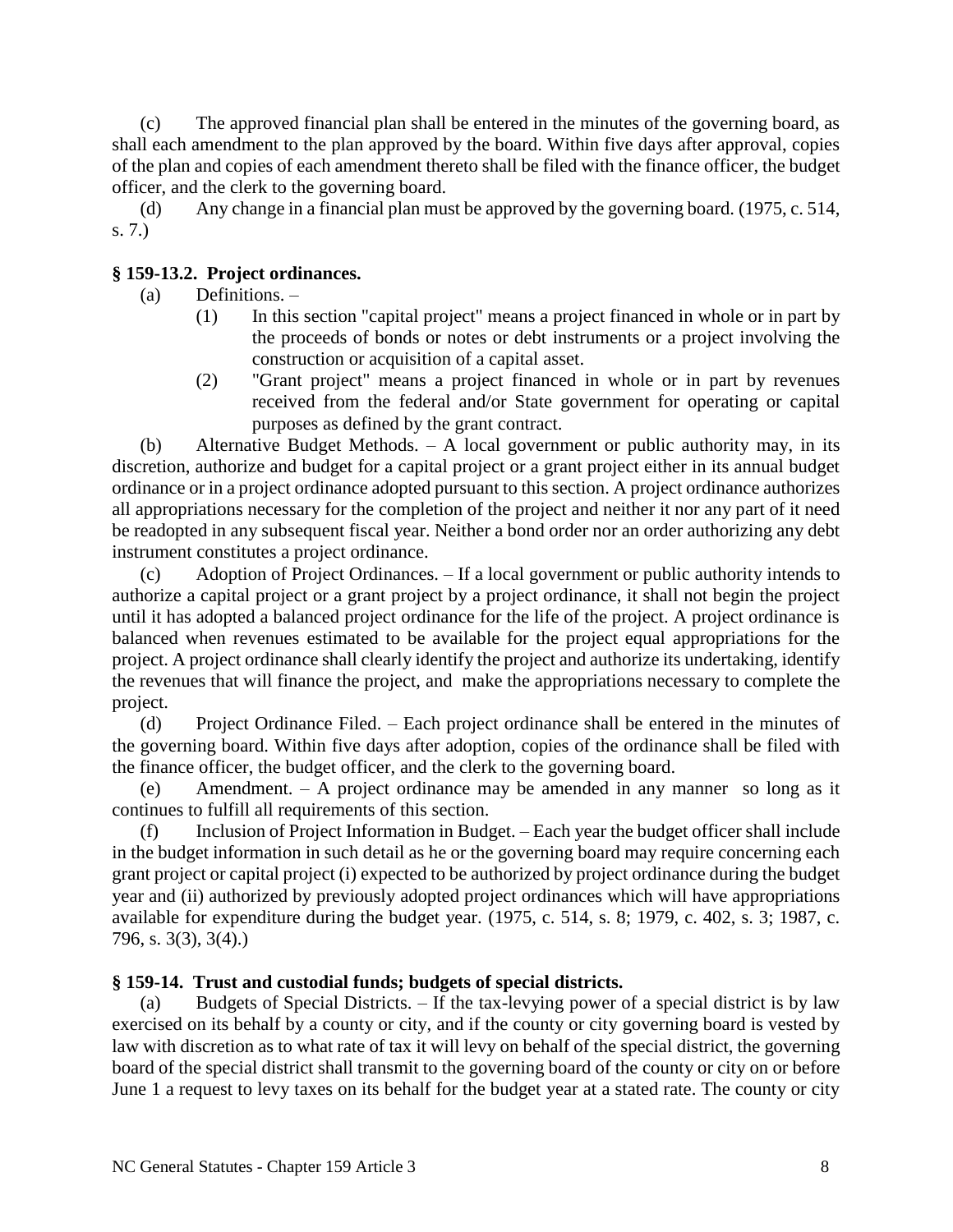governing board shall then determine what rate of tax it will approve, and shall so notify the district governing board not later than June 15. Failure of the county or city governing board to act on the district's request on or before June 15 and to so notify the district governing board by that date shall be deemed approval of the full rate requested by the district governing board. Upon receiving notification from the county or city governing board as to what rate of tax will be approved or after June 15 if no such notification is received, the district governing board shall complete its budget deliberations and shall adopt its budget ordinance.

If the tax-levying power of a special district is by law exercised on its behalf by a county or city, and if the county or city governing board has no discretion as to what rate of tax it will levy on behalf of the special district, the governing board of the district shall notify the city or county by June 15 of the rate of tax it wishes to have levied. If the district does not notify the county or city governing board on or before June 15 of the rate of tax it wishes to have levied, the county or city is not required to levy a tax for the district for the fiscal year.

If the taxes of a special district are collected on its behalf by a county or city, and if the county or city governing board has no power to approve the district tax levy, the district governing board shall adopt its budget ordinance not later than July 1 and on or before July 15 shall notify the county or city collecting its taxes of the rate of tax it has levied. If the district does not notify the county or city governing board on or before July 15 of the rate of tax it has levied, the county or city is not required to collect the district's taxes for the fiscal year.

(b) Transfers from Certain Trust and Custodial Funds. – Except for transfers to the appropriate special district or public authority, a unit of local government may not transfer moneys from a fund established to account for taxes collected on behalf of a special district or from a fund established to account for special assessments collected on behalf of a public authority unless the special district or public authority has ceased to function. (1971, c. 780, s. 1; 1973, c. 474, ss. 10, 11; 1975, c. 514, s. 9; 2021-60, s. 3.3.)

#### **§ 159-15. Amendments to the budget ordinance.**

Except as otherwise restricted by law, the governing board may amend the budget ordinance at any time after the ordinance's adoption in any manner, so long as the ordinance, as amended, continues to satisfy the requirements of G.S. 159-8 and 159-13. However, except as otherwise provided in this section, no amendment may increase or reduce a property tax levy or in any manner alter a property taxpayer's liability, unless the board is ordered to do so by a court of competent jurisdiction, or by a State agency having the power to compel the levy of taxes by the board.

If after July 1 the local government receives revenues that are substantially more or less than the amount anticipated, the governing body may, before January 1 following adoption of the budget, amend the budget ordinance to reduce or increase the property tax levy to account for the unanticipated increase or reduction in revenues.

The governing board by appropriate resolution or ordinance may authorize the budget officer to transfer moneys from one appropriation to another within the same fund subject to such limitations and procedures as it may prescribe. Any such transfers shall be reported to the governing board at its next regular meeting and shall be entered in the minutes. (1927, c. 146, s. 13; 1955, cc. 698, 724; 1971, c. 780, s. 1; 1973, c. 474, s. 12; 2001-308, s. 3; 2002-126, s. 30A.2.)

#### **§ 159-16. Interim budget.**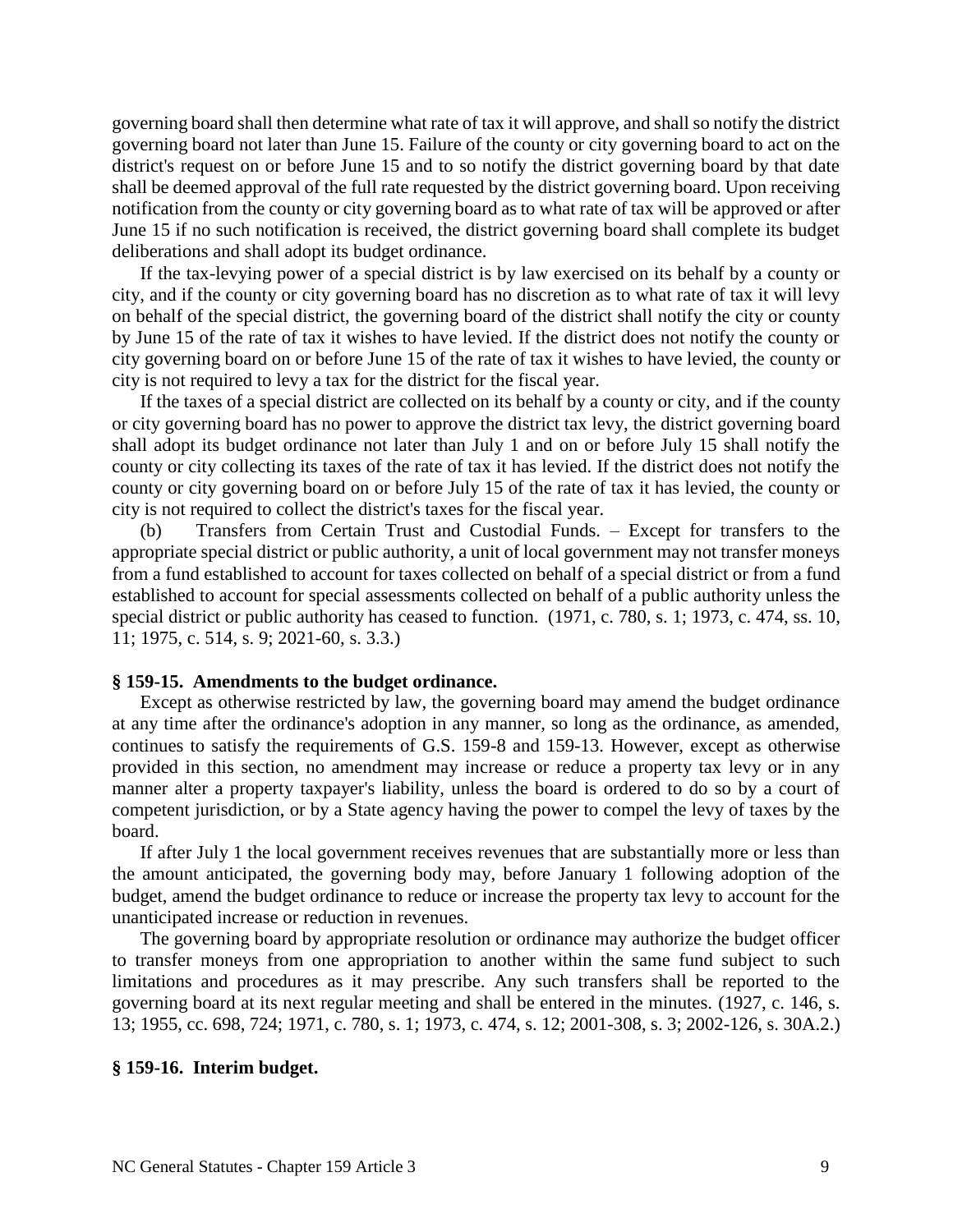In case the adoption of the budget ordinance is delayed until after July 1, the governing board shall make interim appropriations for the purpose of paying salaries, debt service payments, and the usual ordinary expenses of the local government or public authority for the interval between the beginning of the budget year and the adoption of the budget ordinance. Interim appropriations so made shall be charged to the proper appropriations in the budget ordinance. (1927, c. 146, s. 14; 1955, cc. 698, 724; 1971, c. 780, s. 1.)

### **§ 159-17. Ordinance procedures not applicable to budget or project ordinance adoption.**

Notwithstanding the provisions of any city charter, general law, or local act:

- (1) Any action with respect to the adoption or amendment of the budget ordinance or any project ordinance may be taken at any regular or special meeting of the governing board by a simple majority of those present and voting, a quorum being present;
- (2) No action taken with respect to the adoption or amendment of the budget ordinance or any project ordinance need be published or is subject to any other procedural requirement governing the adoption of ordinances or resolutions by the governing board other than the procedures set out in this Article;
- (3) The adoption and amendment of the budget ordinance or any project ordinance and the levy of taxes in the budget ordinance are not subject to the provisions of any city charter or local act concerning initiative or referendum.

During the period beginning with the submission of the budget to the governing board and ending with the adoption of the budget ordinance, the governing board may hold any special meetings that may be necessary to complete its work on the budget ordinance. Except for the notice requirements of G.S. 143-318.12, which continue to apply, no provision of law concerning the call of special meetings applies during that period so long as (i) each member of the board has actual notice of each special meeting called for the purpose of considering the budget, and (ii) no business other than consideration of the budget is taken up. This section does not allow the holding of closed meetings or executive sessions by any governing board otherwise prohibited by law from holding such a meeting or session, and may not be construed to do so.

No general law, city charter, or local act enacted or taking effect after July 1, 1973, may be construed to modify, amend, or repeal any portion of this section unless it expressly so provides by specific reference to this section. (1971, c. 780, s. 1; 1973, c. 474, s. 13; 1979, c. 402, ss. 4, 5; c. 655, s. 2.)

### **§ 159-17.1. Vending facilities.**

Moneys received by a public authority, special district, or unit of local government on account of operation of vending facilities shall be deposited, budgeted, appropriated, and expended in accordance with the provisions of this Article. (1983 (Reg. Sess., 1984), c. 1034, s. 174.)

Part 2. Capital Reserve Funds.

#### **§ 159-18. Capital reserve funds.**

Any local government or public authority may establish and maintain a capital reserve fund for any purposes for which it may issue bonds. A capital reserve fund shall be established by resolution or ordinance of the governing board which shall state (i) the purposes for which the fund is created, (ii) the approximate periods of time during which the moneys are to be accumulated for each purpose, (iii) the approximate amounts to be accumulated for each purpose, and (iv) the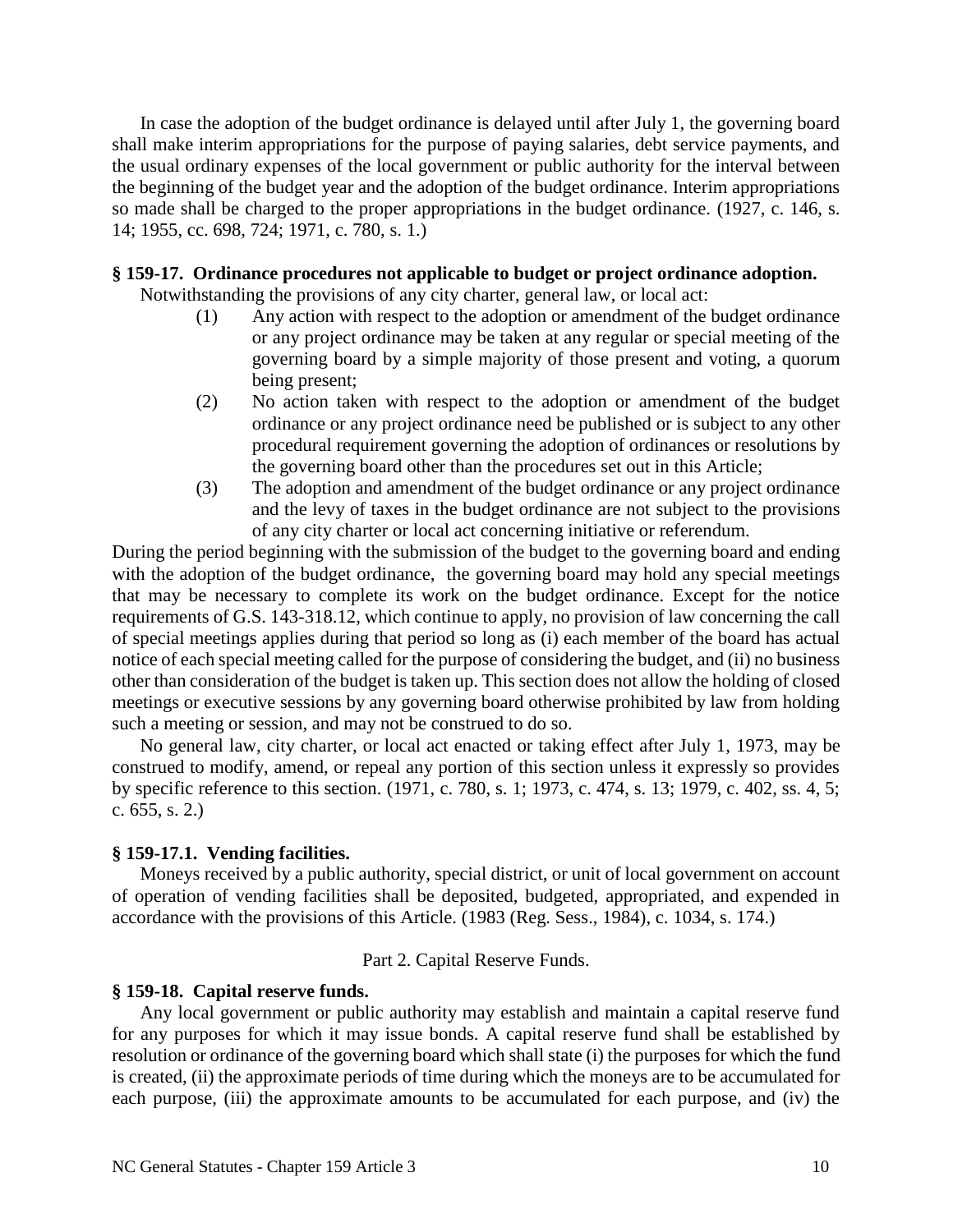sources from which moneys for each purpose will be derived. (1943, c. 593, ss. 3, 5; 1957, c. 863, s. 1; 1967, c. 1189; 1971, c. 780, s. 1.)

# **§ 159-19. Amendments.**

The resolution or ordinance may be amended from time to time in the same manner in which it was adopted. Amendments may, among other provisions, authorize the use of moneys accumulated or to be accumulated in the fund for capital outlay purposes not originally stated. (1943, c. 593, s. 7; 1967, c. 1189; 1971, c. 780, s. 1; 1973, c. 474, s. 14.)

# **§ 159-20. Funding capital reserve funds.**

Capital reserve funds may be funded by appropriations from any other fund consistent with the limitations imposed in G.S. 159-13(b). When moneys or investment securities, the use of which is restricted by law, come into a capital reserve fund, the identity of such moneys or investment securities shall be maintained by appropriate accounting entries. (1943, c. 593, s. 4; 1945, c. 464, s. 2; 1957, c. 863, s. 1; 1967, c. 1189; 1971, c. 780, s. 1; 1973, c. 474, s. 15.)

# **§ 159-21. Investment.**

The cash balances, in whole or in part, of capital reserve funds may be deposited at interest or invested as provided by G.S. 159-30. (1957, c. 863, s. 1; 1967, c. 1189; 1971, c. 780, s. 1.)

# **§ 159-22. Withdrawals.**

Withdrawals from a capital reserve fund may be authorized by resolution or ordinance of the governing board of the local government or public authority. No withdrawal may be authorized for any purpose not specified in the resolution or ordinance establishing the fund or in a resolution or ordinance amending it. The withdrawal resolution or ordinance shall authorize an appropriation from the capital reserve fund to an appropriate appropriation in one of the funds maintained pursuant to G.S. 159-13(a). No withdrawal may be made which would result in an appropriation for purposes for which an adequate balance of eligible moneys or investment securities is not then available in the capital reserve fund. (1943, c. 593, ss. 11, 16; 1945, c. 464, s. 2; 1949, c. 196, s. 3; 1957, c. 863, s. 1; 1967, c. 1189; 1971, c. 780, s. 1; 1973, c. 474, s. 16.)

# **§ 159-23. Reserved for future codification purposes.**

Part 3. Fiscal Control.

### **§ 159-24. Finance officer.**

Each local government and public authority shall, at all times, have a finance officer appointed by the local government, public authority, or designated official to hold office at the pleasure of the appointing board or official. The finance officer may be entitled "accountant," "treasurer," "finance director," "finance officer," or any other reasonably descriptive title. The duties of the finance officer may be imposed on the budget officer or any other officer or employee on whom the duties of budget officer may be imposed. (1971, c. 780, s. 1; 1973, c. 474, s. 17; 2019-19, s. 6.1.)

# **§ 159-25. Duties of finance officer; dual signatures on checks; internal control procedures subject to Commission regulation.**

(a) The finance officer shall have the following powers and duties: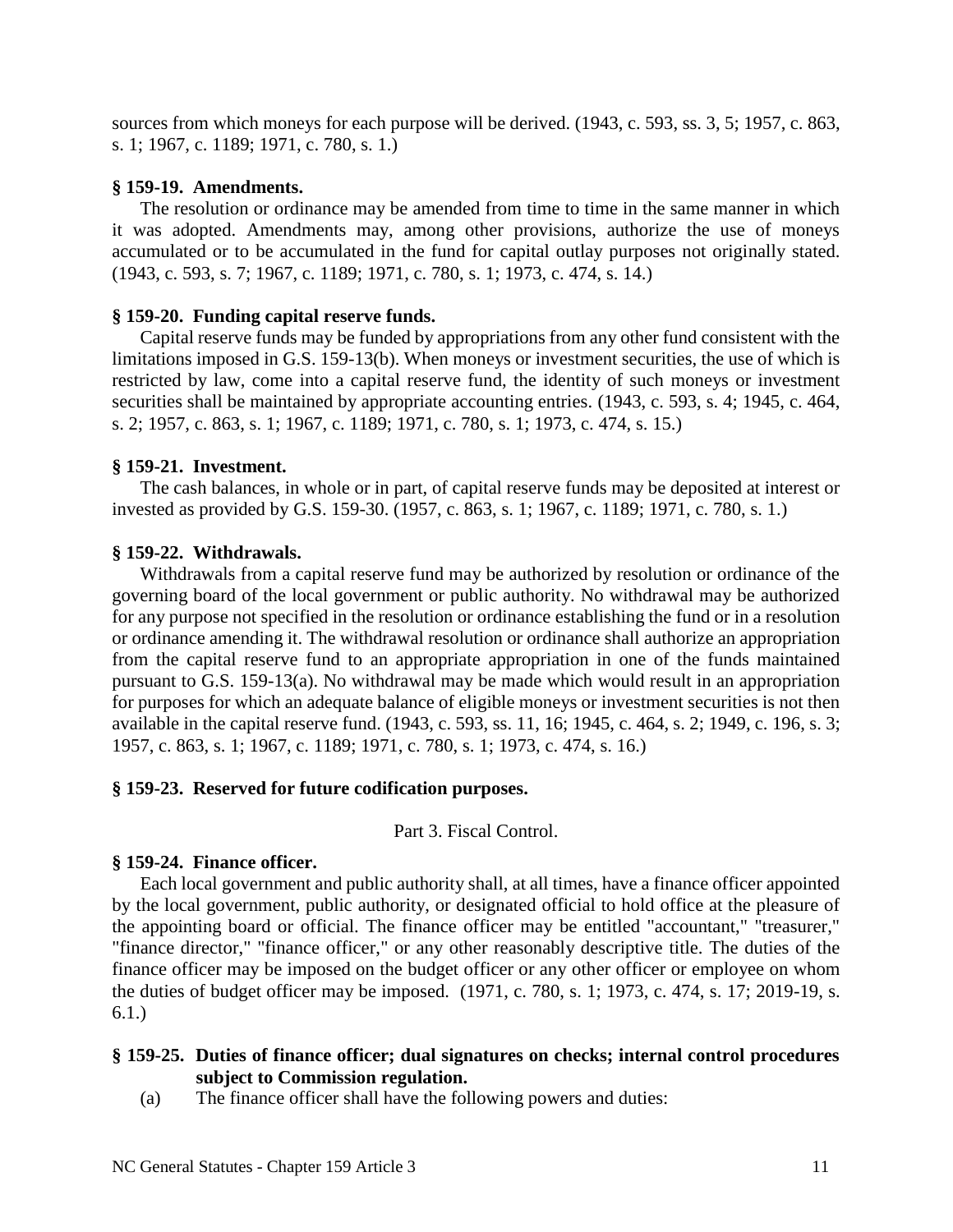- (1) Keep the accounts of the local government or public authority in accordance with generally accepted principles of governmental accounting and the rules and regulations of the Commission.
- (2) Disburse all funds of the local government or public authority in strict compliance with this Chapter, the budget ordinance, and each project ordinance and shall preaudit obligations and disbursements as required by this Chapter.
- (3) Prepare and file with the board a statement of the financial condition of the local government or public authority, as often as may be requested by the governing board or the manager.
- (4) Receive and deposit all moneys accruing to the local government or public authority, or supervise the receipt and deposit of money by other duly authorized officers or employees.
- (5) Maintain all records concerning the bonded debt and other obligations of the local government or public authority, determine the amount of money that will be required for debt service or the payment of other obligations during each fiscal year, and maintain all sinking funds.
- (6) Supervise the investment of idle funds of the local government or public authority.
- (7) Perform such other duties as may be assigned by law, by the manager, budget officer, or governing board, or by rules and regulations of the Commission.
- (8) Attend any training required by the Local Government Commission under this section.
- (9) Contract with outside entities, including certified public accountants in good standing with the North Carolina State Board of Certified Public Accountant Examiners, bookkeeping firms, councils of government, and other units of government, to ensure fulfillment of the duties enumerated in this subsection, excluding subdivision (6), except where specifically allowed by law, and subdivision (8). Regardless of the entity performing such duties, the authority, powers, and duties of the finance officer shall not be superseded, and the responsibility for accurate and timely fulfillment of duties lies solely with the finance officer.

All references in other portions of the General Statutes, local acts, or city charters to county, city, special district, or public authority accountants, treasurers, or other officials performing any of the duties conferred by this section on the finance officer shall be deemed to refer to the finance officer.

(b) Except as otherwise provided by law, all checks or drafts on an official depository shall be signed by the finance officer or a properly designated deputy finance officer and countersigned by another official of the local government or public authority designated for this purpose by the governing board. If the board makes no other designation, the chairman of the board or chief executive officer of the local government or public authority shall countersign these checks and drafts. The governing board of a unit or authority may waive the requirements of this subsection if the board determines that the internal control procedures of the unit or authority will be satisfactory in the absence of dual signatures.

(c) The Local Government Commission has authority to issue rules and regulations having the force of law governing procedures for the receipt, deposit, investment, transfer, and disbursement of money and other assets by units of local government and public authorities, may inquire into and investigate the internal control procedures of a local government or public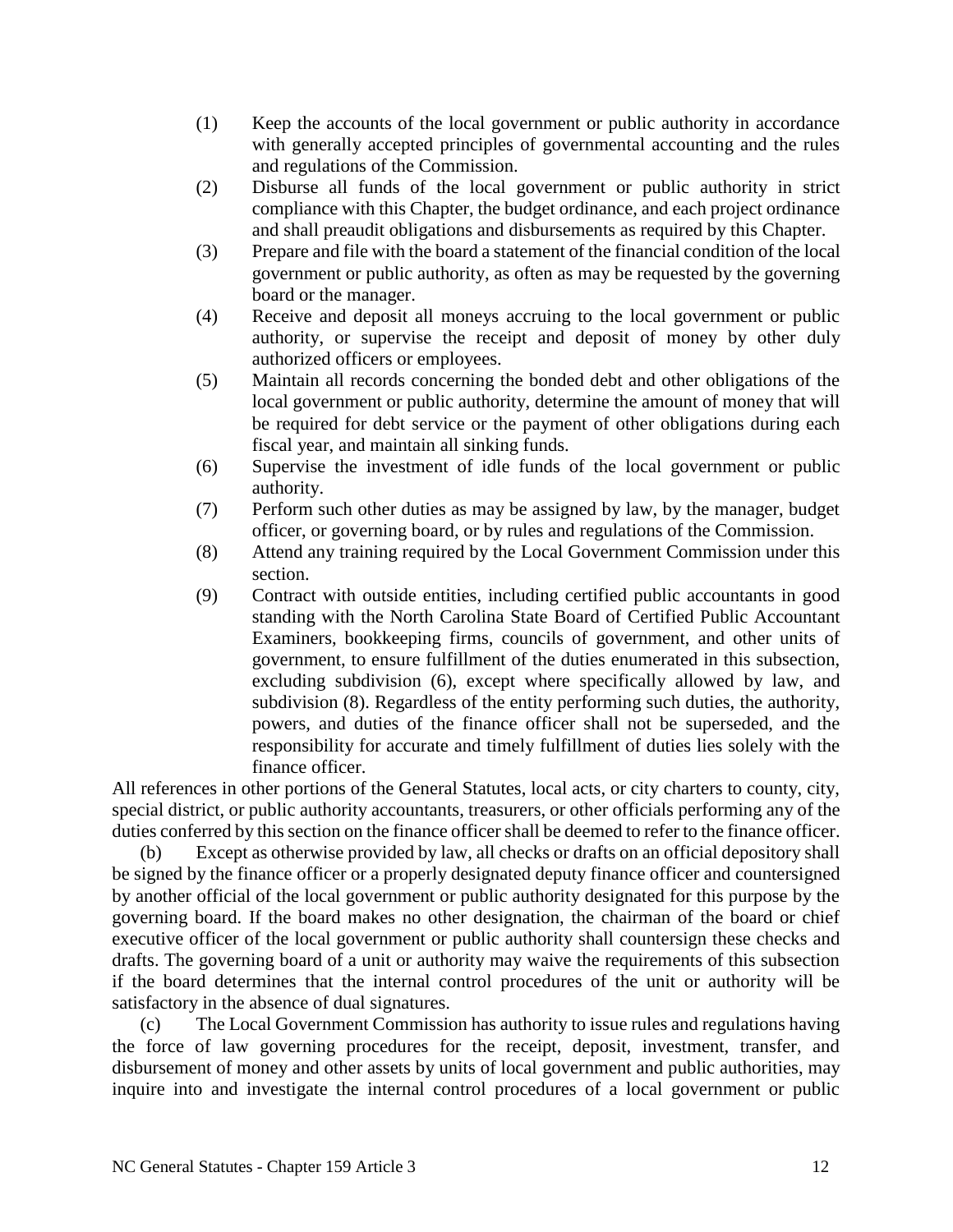authority, may require any modifications in internal control procedures which, in the opinion of the Commission, are necessary or desirable to prevent embezzlements or mishandling of public moneys, and may adopt rules establishing minimum qualifications for finance officers.

(d) The Local Government Commission has the authority to require any finance officer or any other employee who performs the duties of a finance officer to participate in training related to the powers, duties, and responsibilities of the finance officer under any of the following circumstances: (i) the Commission is exercising its authority under Article 10 of this Chapter with respect to the employing local government or public authority, (ii) the employing local government or public authority has received a unit letter from the Commission due to a deficiency in complying with this Chapter, (iii) the employing local government or public authority has an internal control material weakness or significant deficiency in the most recently completed financial audit, or (iv) the finance officer fails to annually meet or attest to the minimum qualifications of the position, as established by the Commission. The training may be provided by the Commission, the School of Government at the University of North Carolina, the North Carolina Community College System, the North Carolina League of Municipalities, the North Carolina Association of County Commissioners, or other qualified sources at the choice of the governing board and upon the prior approval of the Commission. When the Commission requires a finance officer or other employee to participate in training as authorized in this subsection, the Commission shall notify the finance officer or other employee and the employing local government or public authority of the required training. Upon completion of the required training by the finance officer or other employee, the employing local government or public authority shall submit, in writing, to the Commission proof that the training requirements have been satisfied.

(e) The Local Government Commission may require any local government or public authority to contract with outside entities in accordance with the terms of subdivision (9) of subsection (a) of this section if the local government or public authority has received a unit letter from the Commission due to a deficiency in complying with this Chapter or the local government or public authority has an internal control finding in the most recently completed financial audit. (1971, c. 780, s. 1; 1973, c. 474, ss. 18-20; 1975, c. 514, s. 10; 1987, c. 796, s. 3(5); 2016-84, s. 1; 2017-105, s. 1; 2019-19, s. 6.2; 2021-124, s. 4.)

#### **§ 159-26. Accounting system.**

(a) System Required. – Each local government or public authority shall establish and maintain an accounting system designed to show in detail its assets, liabilities, equities, revenues, and expenditures. The system shall also be designed to show appropriations and estimated revenues as established in the budget ordinance and each project ordinance as originally adopted and subsequently amended.

(b) Funds Required. – Each local government or public authority shall establish and maintain in its accounting system such of the following funds and ledgers as are applicable to it. The generic meaning of each type of fund or ledger listed below is that fixed by generally accepted accounting principles. [The funds and ledgers are as follows:]

- (1) General fund.
- (2) Special Revenue Funds. One or more separate funds shall be established for each of the following classes: (i) functions or activities financed in whole or in part by property taxes voted by the people, (ii) service districts established pursuant to the Municipal or County Service District Acts, and (iii) grant project ordinances. If more than one function is accounted for in a voted tax fund, or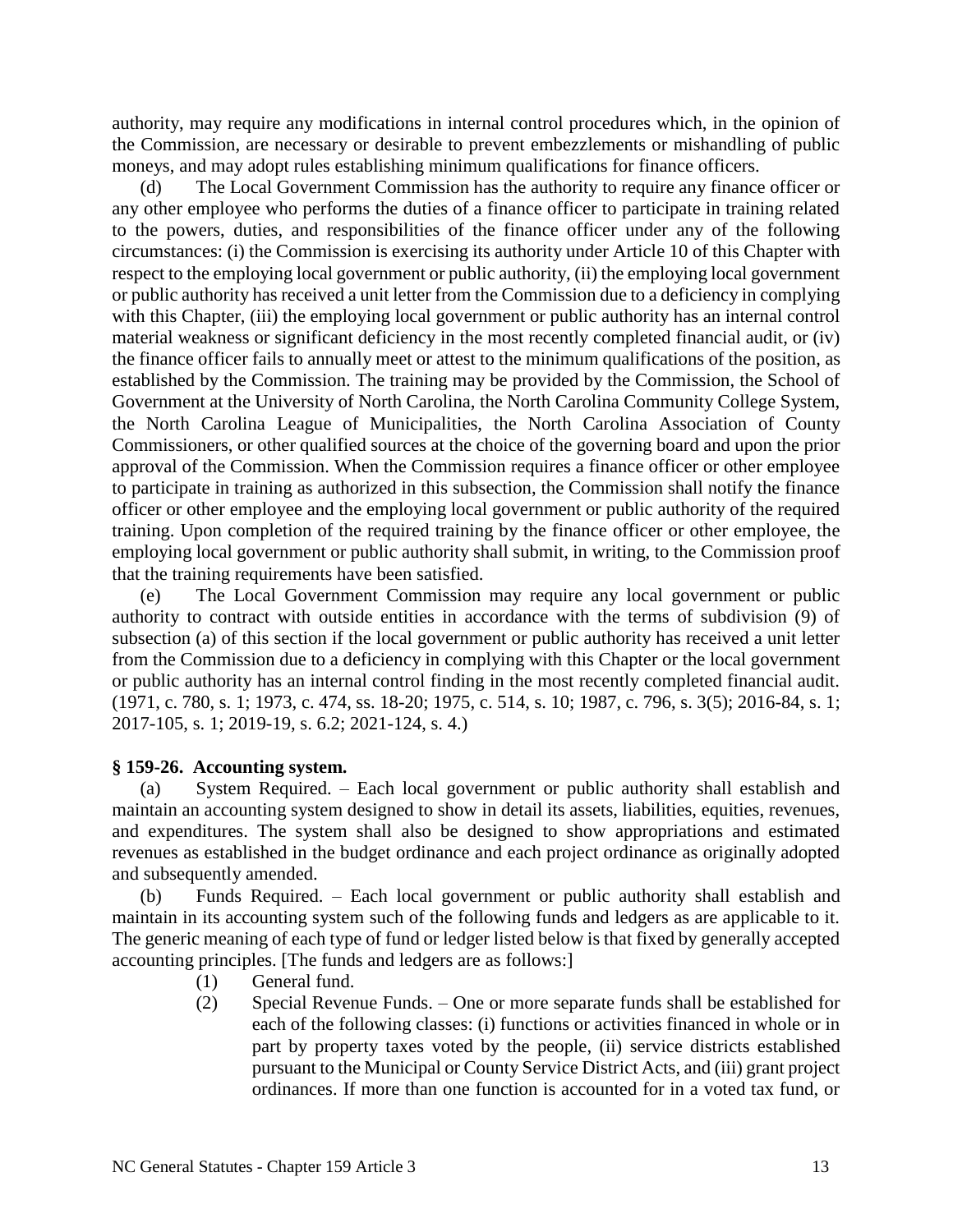more than one district in a service district fund, or more than one grant project in a project fund, separate accounts shall be established in the appropriate fund for each function, district, or project.

- (3) Debt service funds.
- (4) A Fund for Each Utility or Enterprise Owned or Operated by the Unit or Public Authority. – If a water system and a sanitary sewerage system are operated as a consolidated system, one fund may be established and maintained for the consolidated system.
- (5) Internal service funds.
- (6) Capital Project Funds. Such a fund shall be established to account for the proceeds of each bond order or order authorizing any debt instrument and for all other resources used for the capital projects financed by the bond or debt instrument proceeds. A unit or public authority may account for two or more bond orders or orders authorizing any debt instrument in one capital projects fund, but the proceeds of each such order and the other revenues associated with that order shall be separately accounted for in the fund.
- (7) Trust and custodial funds, including a fund for each special district, public authority, or school administrative unit whose taxes or special assessments are collected by the unit.
- (8) A ledger or group of accounts in which to record the details relating to the capital assets of the unit or public authority.
- (9) A ledger or group of accounts in which to record the details relating to the general obligation bonds and notes and other long-term obligations of the unit.

In addition, each unit or public authority shall establish and maintain any other funds required by other statutes or by State or federal regulations.

(c) Basis of Accounting. – Except as otherwise provided by regulation of the Commission, local governments and public authorities shall use the modified accrual basis of accounting in recording transactions.

(d) Encumbrance Systems. – Except as otherwise provided in this subsection, no local government or public authority is required to record or show encumbrances in its accounting system. Each city or town with a population over 10,000 and each county with a population over 50,000 shall maintain an accounting system that records and shows the encumbrances outstanding against each category of expenditure appropriated in its budget ordinance. Any other local government or any public authority may record and show encumbrances in its accounting system. In determining a unit's population, the most recent federal decennial census shall be used.

(e) Commission Regulations. – The Commission may prescribe rules and regulations having the force of law as to:

- (1) Features of accounting systems to be maintained by local governments and public authorities.
- (2) Bases of accounting, including identifying in detail the characteristics of a modified accrual basis, identifying what revenues are susceptible to accrual, and permitting or requiring use of a basis other than modified accrual in a fund that does not account for the receipt of a tax.
- (3) Definitions of terms not clearly defined in this Article.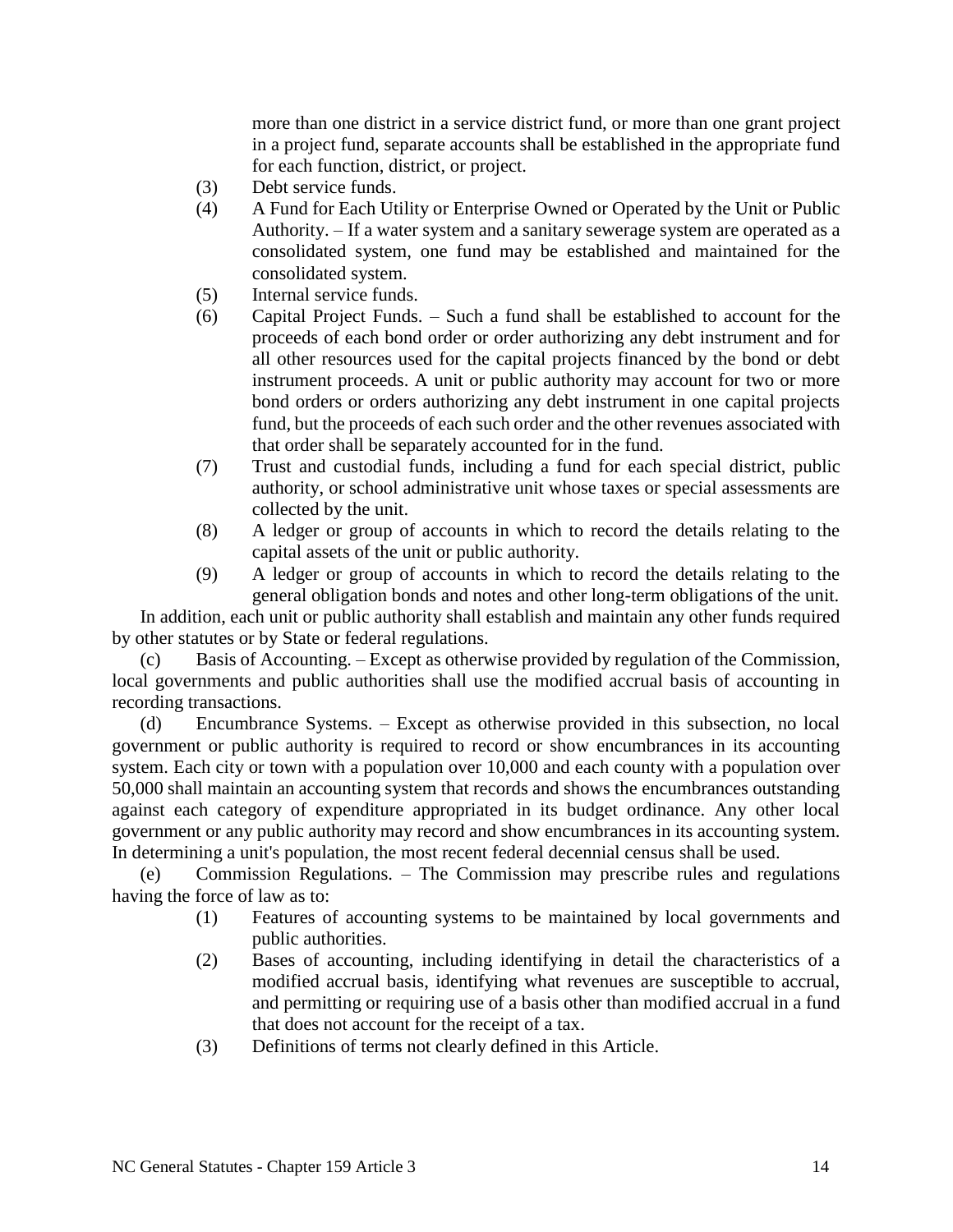The Commission may vary these rules and regulations according to any other criteria reasonably related to the purpose or complexity of the financial operations involved. (1971, c. 780, s. 1; 1975, c. 514, ss. 11, 16; 1979, c. 402, s. 6; 1981, c. 685, ss. 6, 7; 1987, c. 796, s. 3(6); 2021-60, s. 3.4.)

## **§ 159-27. Distribution of tax collections among funds according to levy.**

(a) The finance officer shall distribute property tax collections among the appropriate funds, according to the budget ordinance, at least monthly.

(b) Taxes collected during the current fiscal year, that were levied in any one of the two immediately preceding fiscal years, shall be distributed to the appropriate funds according to the levy of the fiscal year in which they were levied. If any fund for which such taxes were levied is not being maintained in the current fiscal year, the proportionate share of the tax that would have been distributed to the discontinued fund shall be allocated (i) to the fund from which the activity or function for which the tax was levied is then being financed, or (ii) to the general fund if the activity or function for which the tax was levied is no longer being performed.

(c) Taxes collected during the current fiscal year, that were levied in any prior fiscal year other than one of the two immediately preceding fiscal years, may be distributed in the discretion of the governing board either (i) to the general fund, or (ii) in accordance with subsection (b) of this section. This subsection shall not repeal any portion of a local act or city charter inconsistent herewith and in effect on July 1, 1973.

(d) This section applies to taxes levied by a unit of local government on behalf of another unit, including school administrative units. (1971, c. 780, s. 1; 1973, c. 474, s. 21; 1975, c. 437, s. 15.)

## **§ 159-27.1. Use of revenue bond project reimbursements; restrictions.**

The finance officer of a unit shall deposit any funds received by the unit as a reimbursement of a loan or advance made by the unit pursuant to G.S. 159-83(a)(8a) in the fund from which the unit originally derived the funds to make the loan or advance.

If the funds originally loaned or advanced were proceeds of a bond issue, any funds received as reimbursement shall be applied as required by this section. The funds shall be applied as provided in the instrument securing payment of the bond issue if the instrument contains applicable provisions. Otherwise, the funds shall be applied to either (i) the same general purposes as those for which the bond issue was authorized, or (ii) payment of debt service on the bond issue, including principal, interest, and premium, if any, upon redemption, or payment of the purchase price of bonds for retirement at not more than their face value and accrued interest. After all the bonds of the issue have been paid or satisfied in full, any funds received as reimbursement shall be deposited in the general fund of the unit and may be used for any general fund purpose. (1991, c. 508, s. 3, c. 761, s. 29.)

### **§ 159-28. Budgetary accounting for appropriations.**

(a) Incurring Obligations. – No obligation may be incurred in a program, function, or activity accounted for in a fund included in the budget ordinance unless the budget ordinance includes an appropriation authorizing the obligation and an unencumbered balance remains in the appropriation sufficient to pay in the current fiscal year the sums obligated by the transaction for the current fiscal year. No obligation may be incurred for a capital project or a grant project authorized by a project ordinance unless that project ordinance includes an appropriation authorizing the obligation and an unencumbered balance remains in the appropriation sufficient to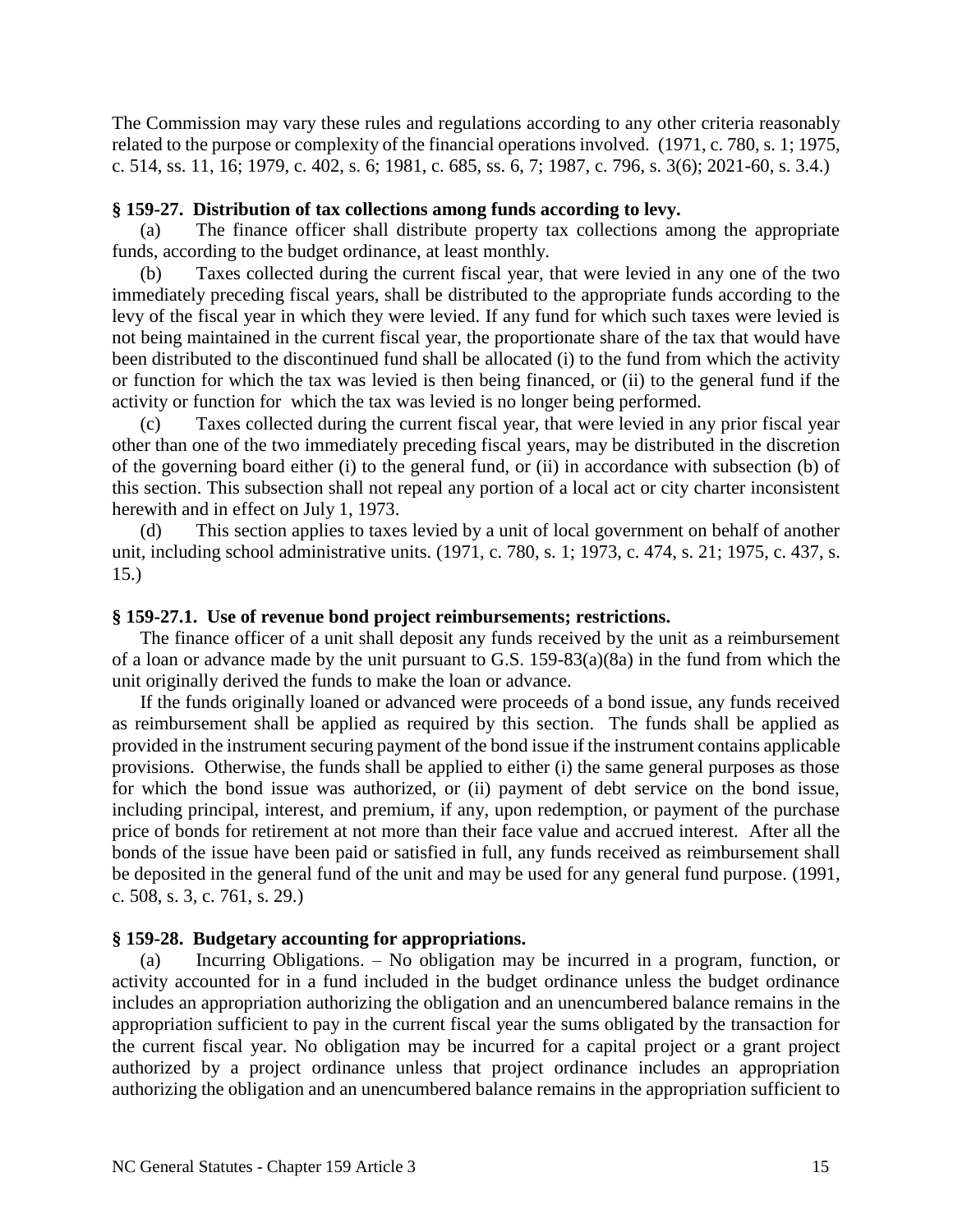pay the sums obligated by the transaction. Nothing in this section shall require a contract to be reduced to writing.

(a1) Preaudit Requirement. – If an obligation is reduced to a written contract or written agreement requiring the payment of money, or is evidenced by a written purchase order for supplies and materials, the written contract, agreement, or purchase order shall include on its face a certificate stating that the instrument has been preaudited to assure compliance with subsection (a) of this section. The certificate, which shall be signed by the finance officer, or any deputy finance officer approved for this purpose by the governing board, shall take substantially the following form:

"This instrument has been preaudited in the manner required by the Local Government Budget and Fiscal Control Act.

(Signature of finance officer)."

\_\_\_\_\_\_\_\_\_\_\_\_\_\_\_\_\_\_\_\_\_\_\_\_\_\_\_\_\_\_\_\_\_

(a2) Failure to Preaudit. – An obligation incurred in violation of subsection (a) or (a1) of this section is invalid and may not be enforced. The finance officer shall establish procedures to assure compliance with this section, in accordance with any rules adopted by the Local Government Commission.

(a3) Use of Automated System for Preaudit. – An automated financial computer system may be used to meet the requirements of subsection (a1) of this section if an annual certification is filed with the Secretary of the Commission pursuant to subsection (a4) of this section. The provisions of this subsection do not apply to transactions exempted by statute from the preaudit requirement. The automated computer system must have all of the following:

- (1) Embedded functionality that determines that there is an appropriation to the department, function code, or project in which the transaction appropriately falls.
- (2) Functionality ensuring that unencumbered funds remain in the appropriation to pay out any amounts that are expected to come due during the budgeted period.
- (3) Real-time visibility to budget compliance, alert threshold notifications, and rules-based compliance measures and enforcement.

(a4) Annual Certification of Automated Preaudit System. – When an automated financial computer system is used to meet the requirements of subsection (a1) of this section, the finance officer shall certify to the Secretary of the Commission no later than 30 days after the start of the unit's or public authority's fiscal year that the automated financial computer system meets all the requirements of subsection (a3) of this section. The Secretary may reject or revoke the finance officer's certification if the annual audit for the unit's or public authority's immediately preceding fiscal year includes a finding of budgetary noncompliance or if the Secretary determines that the automated financial computer system fails to meet the requirements of subsection (a3) of this section.

(b) Disbursements. – When a bill, invoice, or other claim against a local government or public authority is presented, the finance officer shall either approve or disapprove the necessary disbursement. If the claim involves a program, function, or activity accounted for in a fund included in the budget ordinance or a capital project or a grant project authorized by a project ordinance, the finance officer may approve the claim only if both of the following apply:

- (1) The finance officer determines the amount to be payable.
- (2) The budget ordinance or a project ordinance includes an appropriation authorizing the expenditure and either (i) an encumbrance has been previously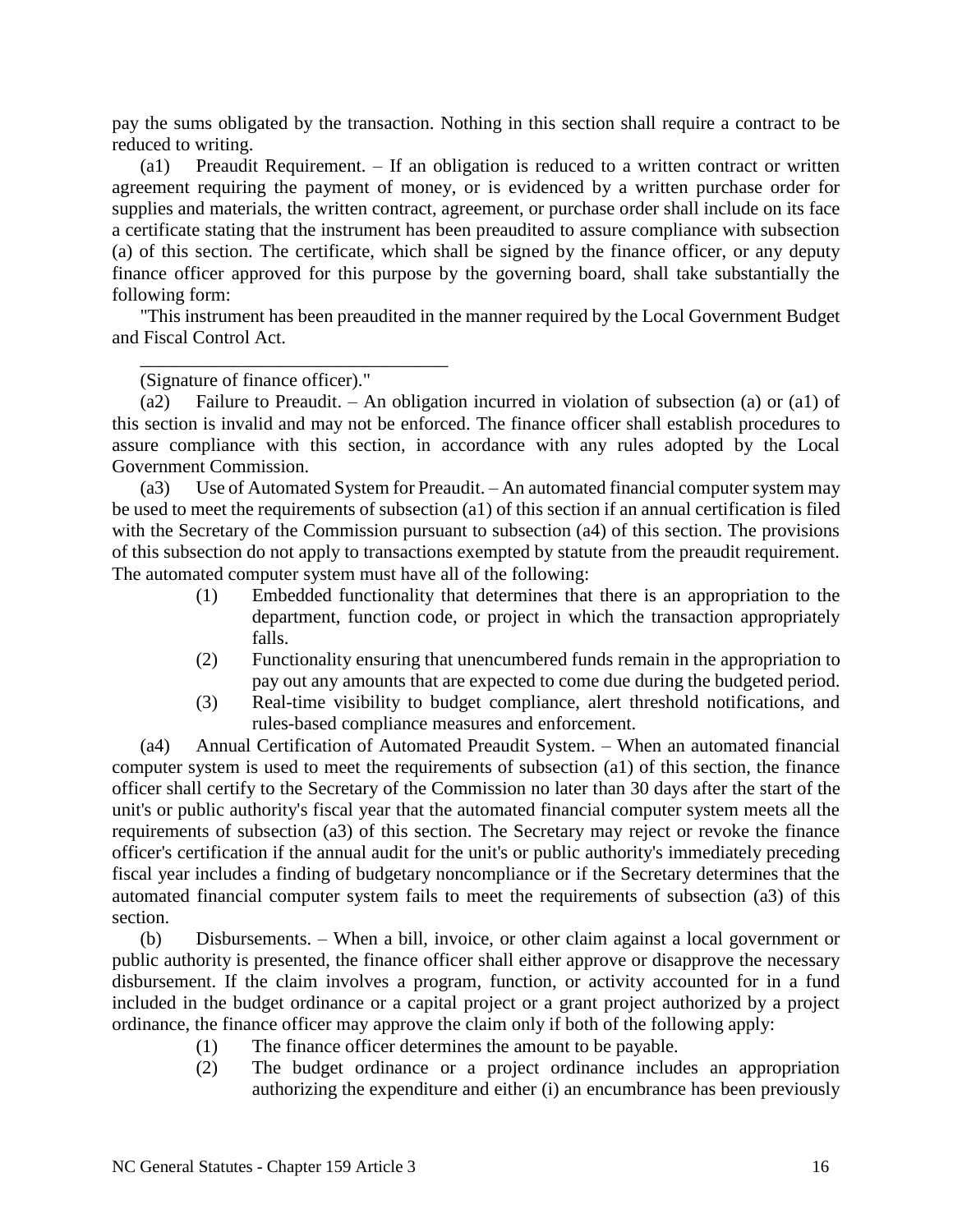created for the transaction or (ii) an unencumbered balance remains in the appropriation sufficient to pay the amount to be disbursed.

The finance officer may approve a bill, invoice, or other claim requiring disbursement from an intragovernmental service fund or trust or custodial fund not included in the budget ordinance, only if the amount claimed is determined to be payable. A bill, invoice, or other claim may not be paid unless it has been approved by the finance officer or, under subsection (c) of this section, by the governing board. The finance officer shall establish procedures to assure compliance with this subsection, in accordance with any rules adopted by the Local Government Commission.

(c) Governing Board Approval of Bills, Invoices, or Claims. – The governing board may, as permitted by this subsection, approve a bill, invoice, or other claim against the local government or public authority that has been disapproved by the finance officer. The governing board may not approve a claim for which no appropriation appears in the budget ordinance or in a project ordinance, or for which the appropriation contains no encumbrance and the unencumbered balance is less than the amount to be paid. The governing board shall approve payment by formal resolution stating the board's reasons for allowing the bill, invoice, or other claim. The resolution shall be entered in the minutes together with the names of those voting in the affirmative. The chairman of the board, or some other member designated for this purpose, shall sign the certificate on the check or draft given in payment of the bill, invoice, or other claim. If payment results in a violation of law, each member of the board voting to allow payment is jointly and severally liable for the full amount of the check or draft given in payment.

(d) Payment. – A local government or public authority may not pay a bill, invoice, salary, or other claim except by any of the following methods:

- (1) Check or draft on an official depository.
- (2) Bank wire transfer from an official depository.
- (3) Electronic payment or an electronic funds transfer originated by the local government or public authority through an official depository.
- (4) Cash, if the local government has adopted an ordinance authorizing the use of cash, and specifying the limits of the use of cash.

(d1) Except as provided in this section, each check or draft on an official depository shall bear on its face a certificate signed by the finance officer or a deputy finance officer approved for this purpose by the governing board (or signed by the chairman or some other member of the board pursuant to subsection (c) of this section). The certificate shall take substantially the following form:

"This disbursement has been approved as required by the Local Government Budget and Fiscal Control Act.

### (Signature of finance officer)."

\_\_\_\_\_\_\_\_\_\_\_\_\_\_\_\_\_\_\_\_\_\_\_\_\_\_\_\_\_\_\_\_\_

(d2) An electronic payment or electronic funds transfer shall be subject to the preaudit process in accordance with this section and any rules adopted by the Local Government Commission. The rules so adopted shall address execution of electronic payment or electronic funds transfer and how to indicate that the finance officer or duly appointed deputy finance officer has performed the preaudit process in accordance with this section. A finance officer or duly appointed deputy finance officer shall be presumed in compliance with this section if the finance officer or duly appointed deputy finance officer complies with the rules adopted by the Local Government Commission.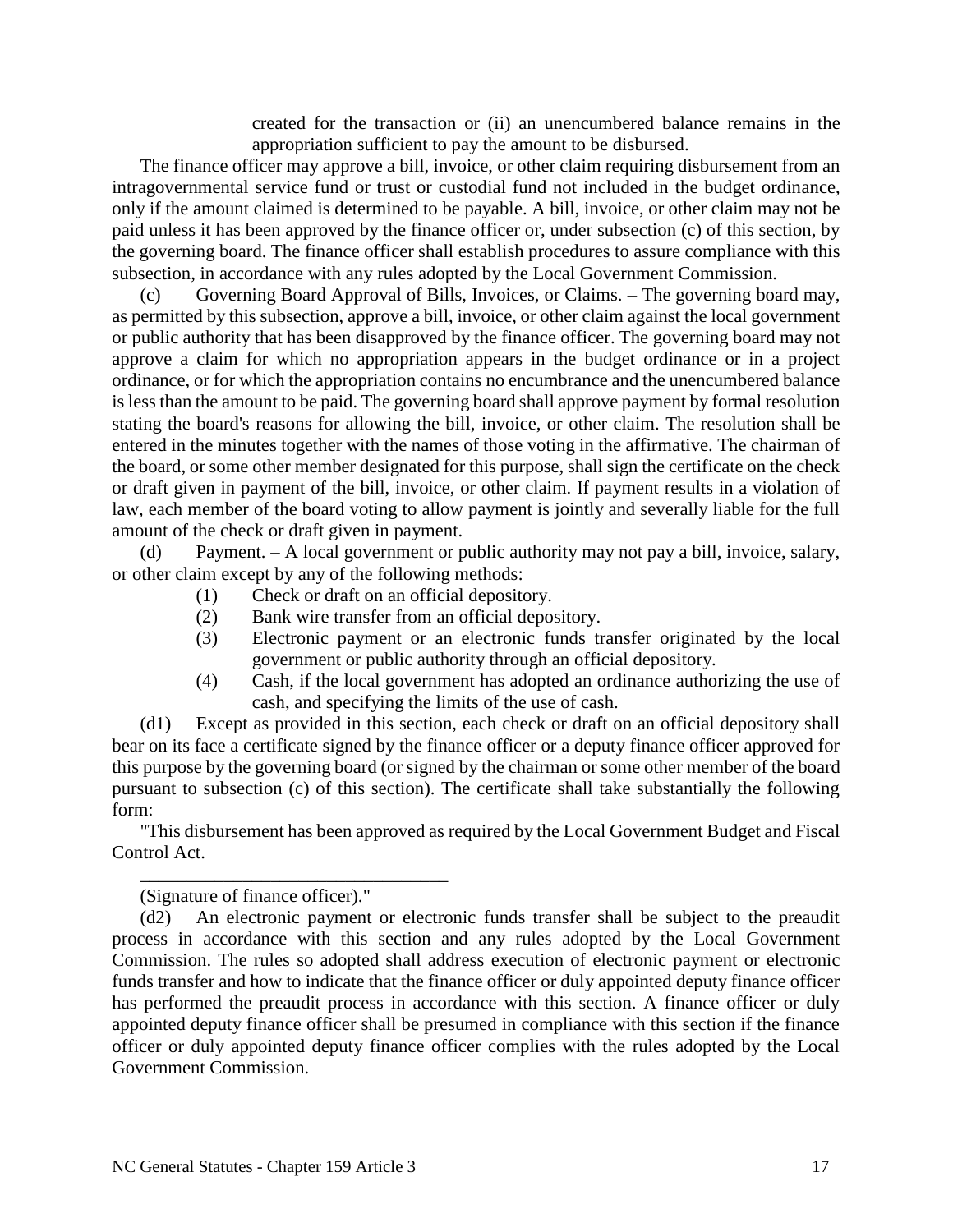(e) Penalties. – If an officer or employee of a local government or public authority incurs an obligation or pays out or causes to be paid out any funds in violation of this section, that officer or employee, and the sureties on any official bond for that officer or employee, are liable for any sums so committed or disbursed. If the finance officer or any duly appointed deputy finance officer gives a false certificate to any contract, agreement, purchase order, check, draft, or other document, the finance officer or duly appointed deputy finance officer, and the sureties on any official bond, are liable for any sums illegally committed or disbursed thereby. The governing board shall determine, by resolution, if payment from the official bond shall be sought and if the governing body will seek a judgment from the finance officer or duly appointed deputy finance officer for any deficiencies in the amount.

(e1) Inclusion of the contract term in accordance with G.S. 143-133.3(b) shall be deemed in compliance with G.S. 143-133.3(a).

(f) The certifications required by subsections (a1) and (d1) of this section shall not apply to any of the following:

- (1) An obligation or a document related to the obligation has been approved by the Local Government Commission.
- (2) Payroll expenditures, including all benefits for employees of the local government.
- (3) Electronic payments, as specified in rules adopted by the Local Government Commission.
- (g) As used in this section, the following terms shall have the following meanings:
	- (1) Electronic funds transfer. A transfer of funds initiated by using an electronic terminal, a telephone, a computer, or magnetic tape to instruct or authorize a financial institution or its agent to credit or debit an account.
	- (2) Electronic payment. Payment by charge card, credit card, debit card, gas card, procurement card, or electronic funds transfer. (1971, c. 780, s. 1; 1973, c. 474, ss. 22, 23; 1975, c. 514, s. 12; 1979, c. 402, ss. 7, 8; 2010-99, s. 1; 2012-156, s. 1; 2015-246, s. 6(a); 2015-294, s. 2; 2021-58, s. 3; 2021-60, s. 3.5.)

# **§ 159-28.1. Facsimile signatures.**

The governing board of a local government or public authority may provide by appropriate resolution or ordinance for the use of facsimile signature machines, signature stamps, or similar devices in signing checks and drafts and in signing the preaudit certificate on contracts or purchase orders. The board shall charge the finance officer or some other bonded officer or employee with the custody of the necessary machines, stamps, plates, or other devices, and that person and the sureties on his official bond are liable for any illegal, improper, or unauthorized use of them. (1975, c. 514, s. 13.)

# **§ 159-29. Fidelity bonds.**

(a) The finance officer shall give a true accounting and faithful performance bond with sufficient sureties in an amount to be fixed by the governing board, not less than fifty thousand dollars (\$50,000). The premium on the bond shall be paid by the local government or public authority.

(b) Each officer, employee, or agent of a local government or public authority who handles or has in his custody more than one hundred dollars (\$100.00) of the unit's or public authority's funds at any time, or who handles or has access to the inventories of the unit or public authority,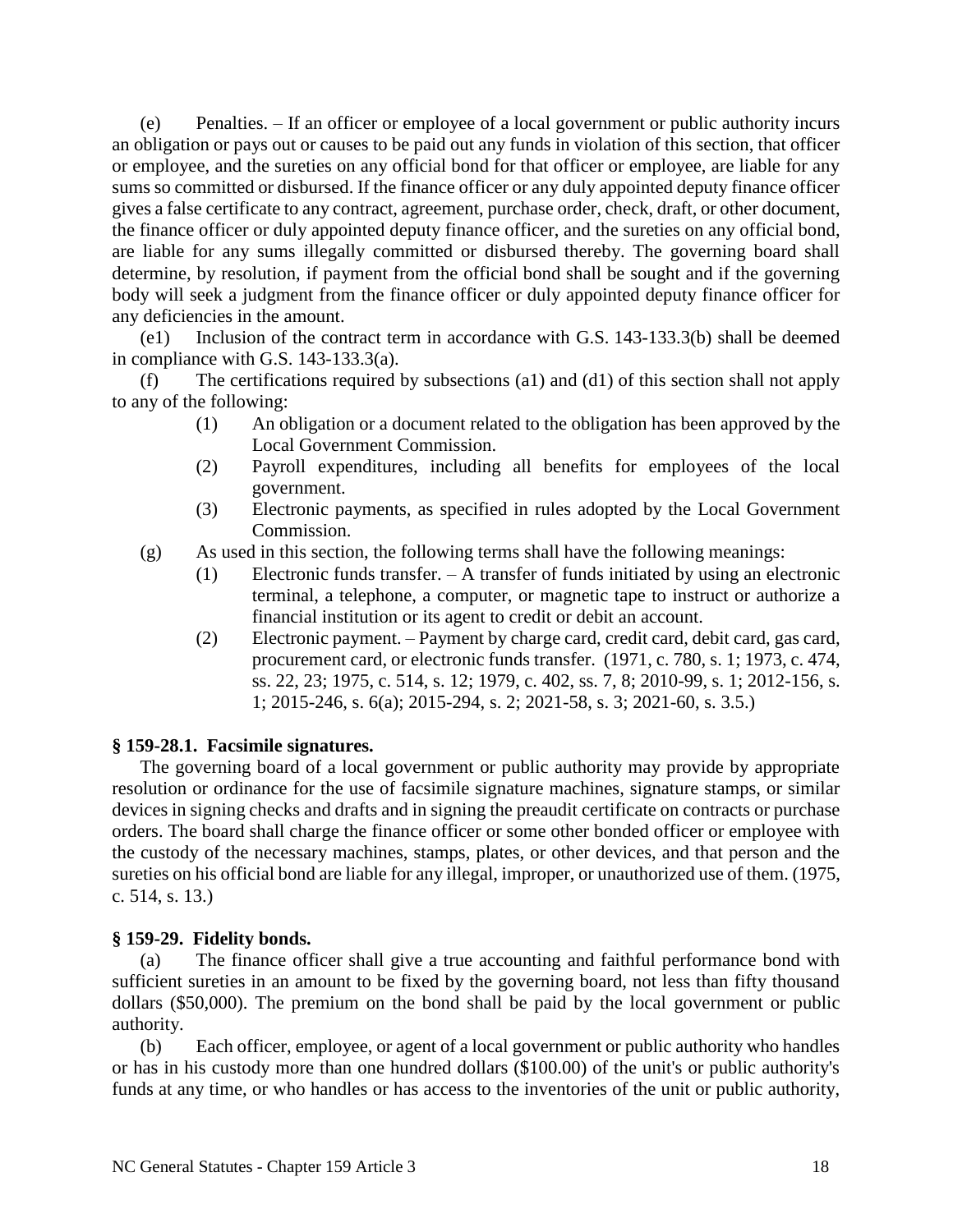shall, before being entitled to assume his duties, give a faithful performance bond with sufficient sureties payable to the local government or public authority. The governing board shall determine the amount of the bond, and the unit or public authority may pay the premium on the bond. Each bond, when approved by the governing board, shall be deposited with the clerk to the board.

If another statute requires an officer, employee, or agent to be bonded, this subsection does not require an additional bond for that officer, employee, or agent.

(c) A local government or public authority may adopt a system of blanket faithful performance bonding as an alternative to individual bonds. If such a system is adopted, statutory requirements of individual bonds, except for elected officials and for finance officers and tax collectors by whatever title known, do not apply to an officer, employee, or agent covered by the blanket bond. However, although an individual bond is required for an elected official, a tax collector, or finance officer, such an officer or elected official may also be included within the coverage of a blanket bond if the blanket bond protects against risks not protected against by the individual bond. (1971, c. 780, s. 1; 1975, c. 514, s. 14; 1987 (Reg. Sess., 1988), c. 975, s. 32; 2005-238, s. 2.)

### **§ 159-30. Investment of idle funds.**

(a) A local government or public authority may deposit at interest or invest all or part of the cash balance of any fund. The finance officer shall manage investments subject to whatever restrictions and directions the governing board may impose. The finance officer shall have the power to purchase, sell, and exchange securities on behalf of the governing board. The investment program shall be so managed that investments and deposits can be converted into cash when needed.

(b) Moneys may be deposited at interest in any bank, savings and loan association, or trust company in this State in the form of certificates of deposit or such other forms of time deposit as the Commission may approve. Investment deposits, including investment deposits of a mutual fund for local government investment established under subdivision (c)(8) of this section, shall be secured as provided in G.S. 159-31(b).

(b1) In addition to deposits authorized by subsection (b) of this section, the finance officer may deposit any portion of idle funds in accordance with all of the following conditions:

- (1) The funds are initially deposited through a bank or savings and loan association that is an official depository and that is selected by the finance officer.
- (2) The selected bank or savings and loan association arranges for the redeposit of funds in deposit accounts of the local government or public authority in one or more federally insured banks or savings and loan associations wherever located, provided that no funds shall be deposited in a bank or savings and loan association that at the time holds other deposits from the local government or public authority.
- (3) The full amount of principal and any accrued interest of each deposit account are covered by federal deposit insurance.
- (4) The selected bank or savings and loan association acts as custodian for the local government or public authority with respect to the deposit in the local government's or public authority's account.
- (5) On the same date that the local government or public authority funds are redeposited, the selected bank or savings and loan association receives an amount of federally insured deposits from customers of other financial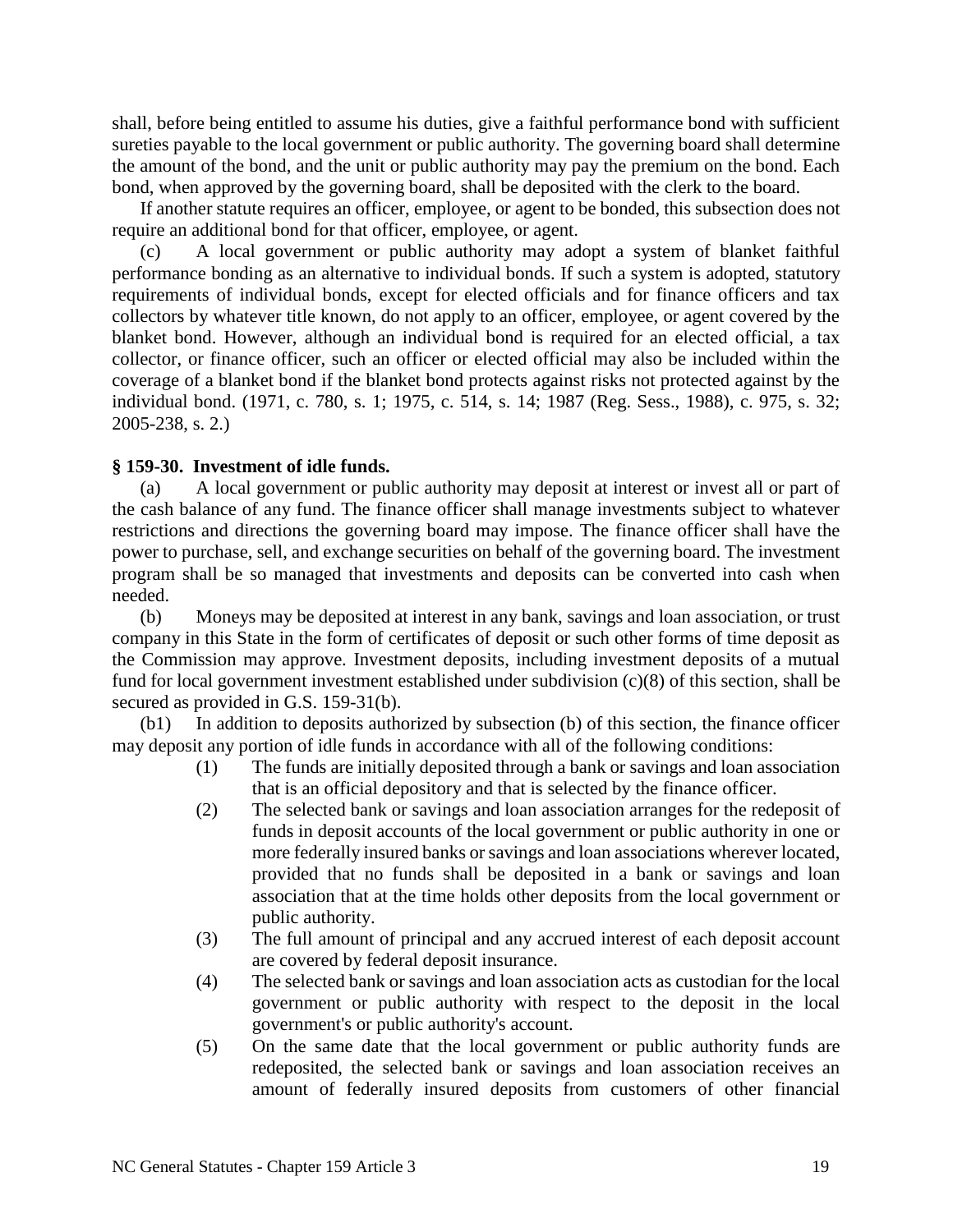institutions wherever located equal to or greater than the amount of the funds invested by the local government or public authority through the selected bank or savings and loan association.

- (c) Moneys may be invested in the following classes of securities, and no others:
	- (1) Obligations of the United States or obligations fully guaranteed both as to principal and interest by the United States.
	- (2) Obligations of the Federal Financing Bank, the Federal Farm Credit Bank, the Bank for Cooperatives, the Federal Intermediate Credit Bank, the Federal Land Banks, the Federal Home Loan Banks, the Federal Home Loan Mortgage Corporation, Fannie Mae, the Government National Mortgage Association, the Federal Housing Administration, the Farmers Home Administration, the United States Postal Service.
	- (3) Obligations of the State of North Carolina.
	- (4) Bonds and notes of any North Carolina local government or public authority, subject to such restrictions as the secretary may impose.
	- (5) Savings certificates issued by any savings and loan association organized under the laws of the State of North Carolina or by any federal savings and loan association having its principal office in North Carolina; provided that any principal amount of such certificate in excess of the amount insured by the federal government or any agency thereof, or by a mutual deposit guaranty association authorized by the Commissioner of Banks of the Department of Commerce of the State of North Carolina, be fully collateralized.
	- (6) Prime quality commercial paper bearing the highest rating of at least one nationally recognized rating service and not bearing a rating below the highest by any nationally recognized rating service which rates the particular obligation.
	- (7) Bills of exchange or time drafts drawn on and accepted by a commercial bank and eligible for use as collateral by member banks in borrowing from a federal reserve bank, provided that the accepting bank or its holding company is either (i) incorporated in the State of North Carolina or (ii) has outstanding publicly held obligations bearing the highest rating of at least one nationally recognized rating service and not bearing a rating below the highest by any nationally recognized rating service which rates the particular obligations.
	- (8) Participating shares in a mutual fund for local government investment; provided that the investments of the fund are limited to those qualifying for investment under this subsection (c) and that said fund is certified by the Local Government Commission. The Local Government Commission shall have the authority to issue rules and regulations concerning the establishment and qualifications of any mutual fund for local government investment.
	- (9) A commingled investment pool established and administered by the State Treasurer pursuant to G.S. 147-69.3.
	- (10) A commingled investment pool established by interlocal agreement by two or more units of local government pursuant to G.S. 160A-460 through G.S. 160A-464, if the investments of the pool are limited to those qualifying for investment under this subsection (c).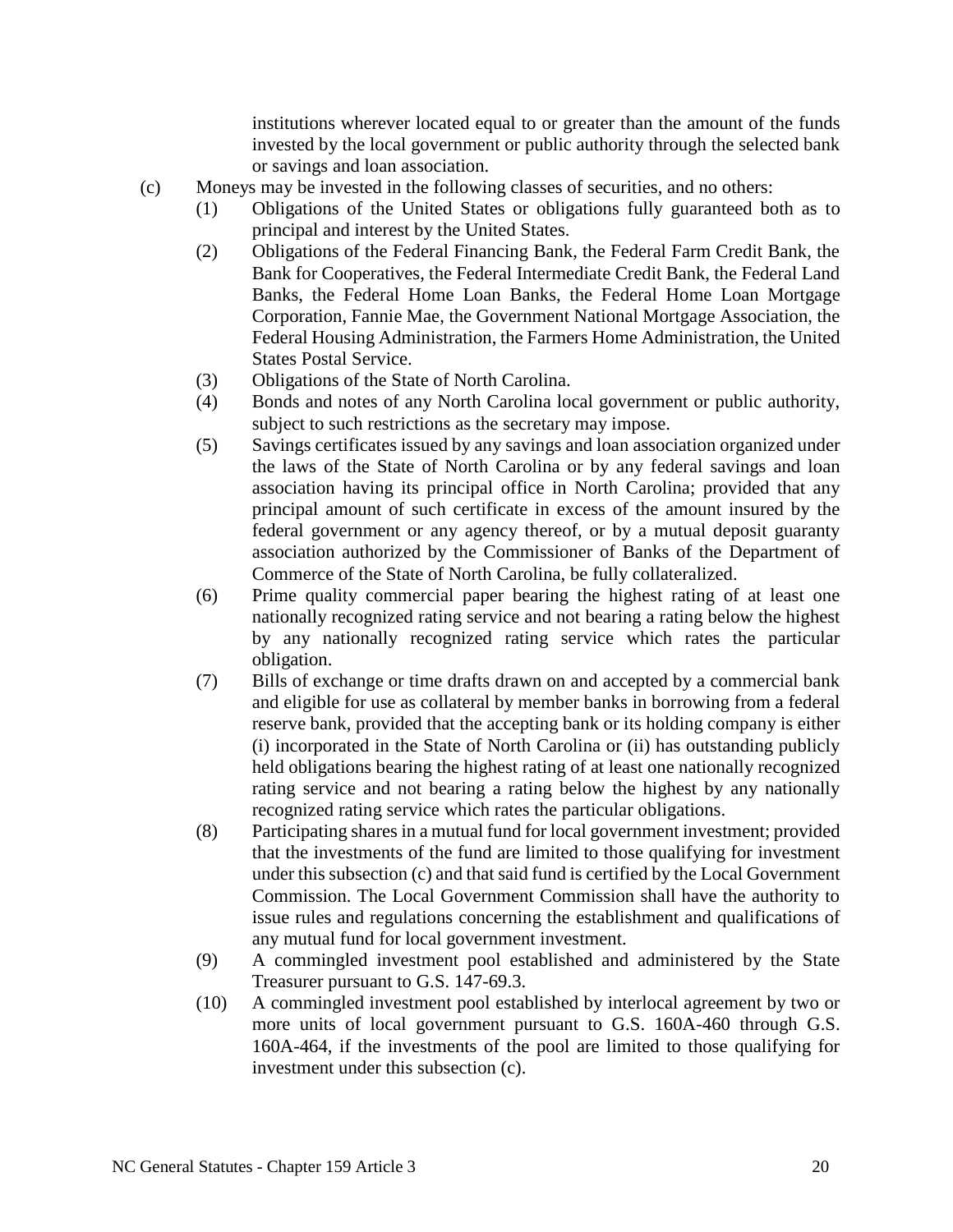- (11) Evidences of ownership of, or fractional undivided interests in, future interest and principal payments on either direct obligations of the United States government or obligations the principal of and the interest on which are guaranteed by the United States, which obligations are held by a bank or trust company organized and existing under the laws of the United States or any state in the capacity of custodian.
- (12) Repurchase agreements with respect to either direct obligations of the United States or obligations the principal of and the interest on which are guaranteed by the United States if entered into with a broker or dealer, as defined by the Securities Exchange Act of 1934, which is a dealer recognized as a primary dealer by a Federal Reserve Bank, or any commercial bank, trust company or national banking association, the deposits of which are insured by the Federal Deposit Insurance Corporation or any successor thereof if:
	- a. Such obligations that are subject to such repurchase agreement are delivered (in physical or in book entry form) to the local government or public authority, or any financial institution serving either as trustee for the local government or public authority or as fiscal agent for the local government or public authority or are supported by a safekeeping receipt issued by a depository satisfactory to the local government or public authority, provided that such repurchase agreement must provide that the value of the underlying obligations shall be maintained at a current market value, calculated at least daily, of not less than one hundred percent (100%) of the repurchase price, and, provided further, that the financial institution serving either as trustee or as fiscal agent for the local government or public authority holding the obligations subject to the repurchase agreement hereunder or the depository issuing the safekeeping receipt shall not be the provider of the repurchase agreement;
	- b. A valid and perfected first security interest in the obligations which are the subject of such repurchase agreement has been granted to the local government or public authority or its assignee or book entry procedures, conforming, to the extent practicable, with federal regulations and satisfactory to the local government or public authority have been established for the benefit of the local government or public authority or its assignee;
	- c. Such securities are free and clear of any adverse third party claims; and
	- d. Such repurchase agreement is in a form satisfactory to the local government or public authority.
- (13) In connection with funds held by or on behalf of a local government or public authority, which funds are subject to the arbitrage and rebate provisions of the Internal Revenue Code of 1986, as amended, participating shares in tax-exempt mutual funds, to the extent such participation, in whole or in part, is not subject to such rebate provisions, and taxable mutual funds, to the extent such fund provides services in connection with the calculation of arbitrage rebate requirements under federal income tax law; provided, the investments of any such fund are limited to those bearing one of the two highest ratings of at least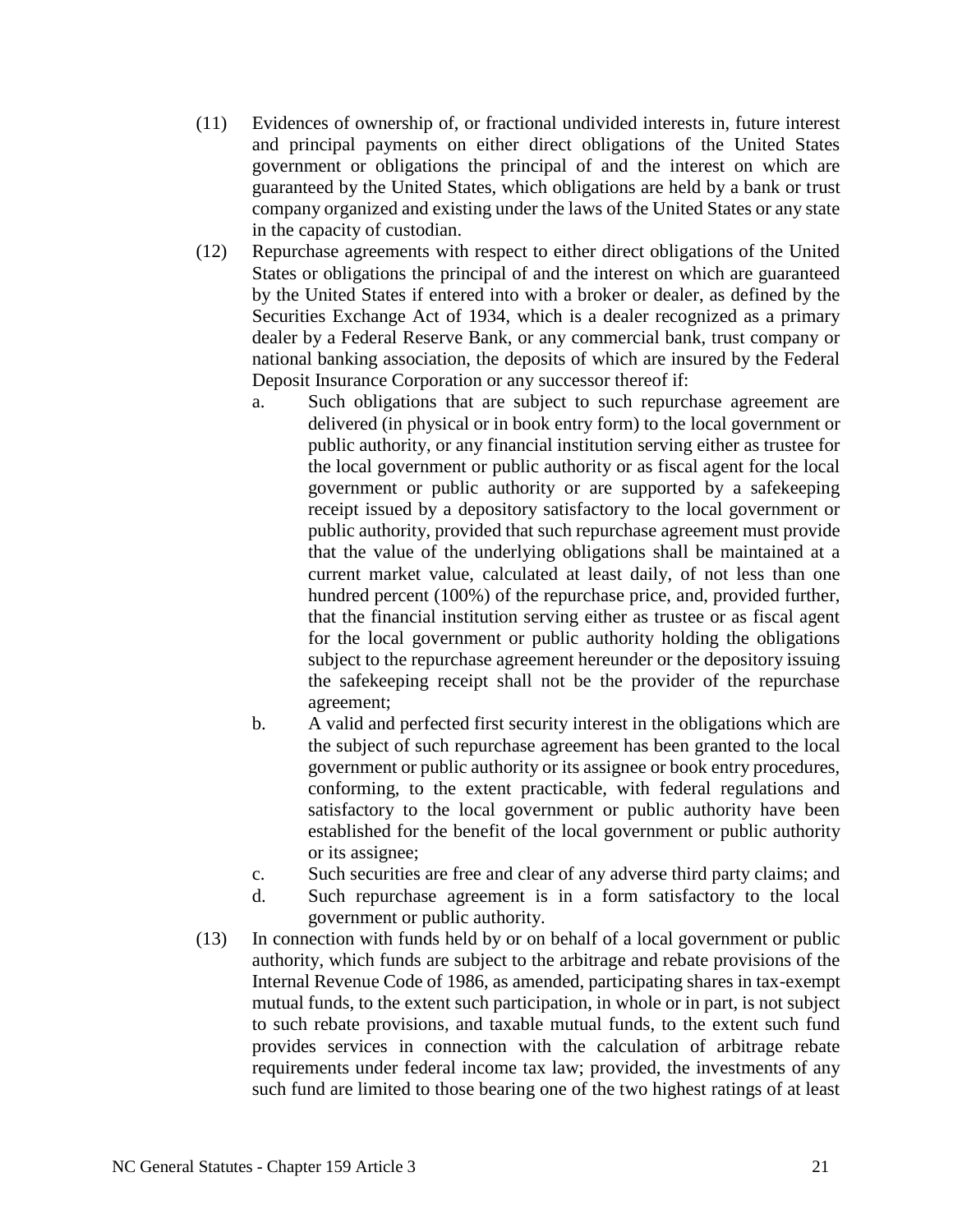one nationally recognized rating service and not bearing a rating below one of the two highest ratings by any nationally recognized rating service which rates the particular fund.

(d) Investment securities may be bought, sold, and traded by private negotiation, and local governments and public authorities may pay all incidental costs thereof and all reasonable costs of administering the investment and deposit program. Securities and deposit certificates shall be in the custody of the finance officer who shall be responsible for their safekeeping and for keeping accurate investment accounts and records.

(e) Interest earned on deposits and investments shall be credited to the fund whose cash is deposited or invested. Cash of several funds may be combined for deposit or investment if not otherwise prohibited by law; and when such joint deposits or investments are made, interest earned shall be prorated and credited to the various funds on the basis of the amounts thereof invested, figured according to an average periodic balance or some other sound accounting principle. Interest earned on the deposit or investment of bond funds shall be deemed a part of the bond proceeds.

(f) Registered securities acquired for investment may be released from registration and transferred by signature of the finance officer.

(g) A local government, public authority, an entity eligible to participate in the Local Government Employee's Retirement System, or a local school administrative unit may make contributions to a Local Government Other Post-Employment Benefits Trust established pursuant to G.S. 159-30.1.

(h) A unit of local government employing local law enforcement officers may make contributions to the Local Government Law Enforcement Special Separation Allowance Fund established in G.S. 147-69.5. (1957, c. 864, s. 1; 1967, c. 798, ss. 1, 2; 1969, c. 862; 1971, c. 780, s. 1; 1973, c. 474, ss. 24, 25; 1975, c. 481; 1977, c. 575; 1979, c. 717, s. 2; 1981, c. 445, ss. 1-3; 1983, c. 158, ss. 1, 2; 1987, c. 672, s. 1; 1989, c. 76, s. 31; c. 751, s. 7(46); 1991 (Reg. Sess., 1992), c. 959, s. 77; c. 1007, s. 40; 1993, c. 553, s. 55; 2001-193, s. 16; 2001-487, s. 14(o); 2005-394, s. 2; 2007-384, ss. 4, 9; 2010-175, s. 1; 2013-305, s. 1.)

### **§ 159-30.1. Trust for other post-employment benefits.**

(a) Trust. – A local government, a public authority, an entity eligible to participate in the Local Government Employees' Retirement System, or a local school administrative unit may establish and fund an irrevocable trust for the purpose of paying (i) post-employment benefits for which the entity is liable or (ii) contribution-based benefit cap liabilities to the Local Governmental Employees' Retirement System. The irrevocable trust must be established by resolution or ordinance of the entity's governing board. The resolution or ordinance must state the purposes for which the trust is created and the method of determining and selecting the Fund's trustees. The resolution or ordinance establishing the trust may be amended from time to time, but an amendment may not authorize the use of monies in the trust for a purpose not stated in the resolution or ordinance establishing the trust.

(b) Restrictions. – Monies in an irrevocable trust established under subsection (a) of this section may be appropriated only for the purposes for which the trust was established. Monies in the trust are not subject to the claims of creditors of the entity that established the trust. An entity that establishes a trust may not deposit money in the trust if the total amount held in trust would exceed the entity's actuarial liability, determined in accordance with the standards of the Governmental Accounting Standards Board, for the purposes for which the trust was established.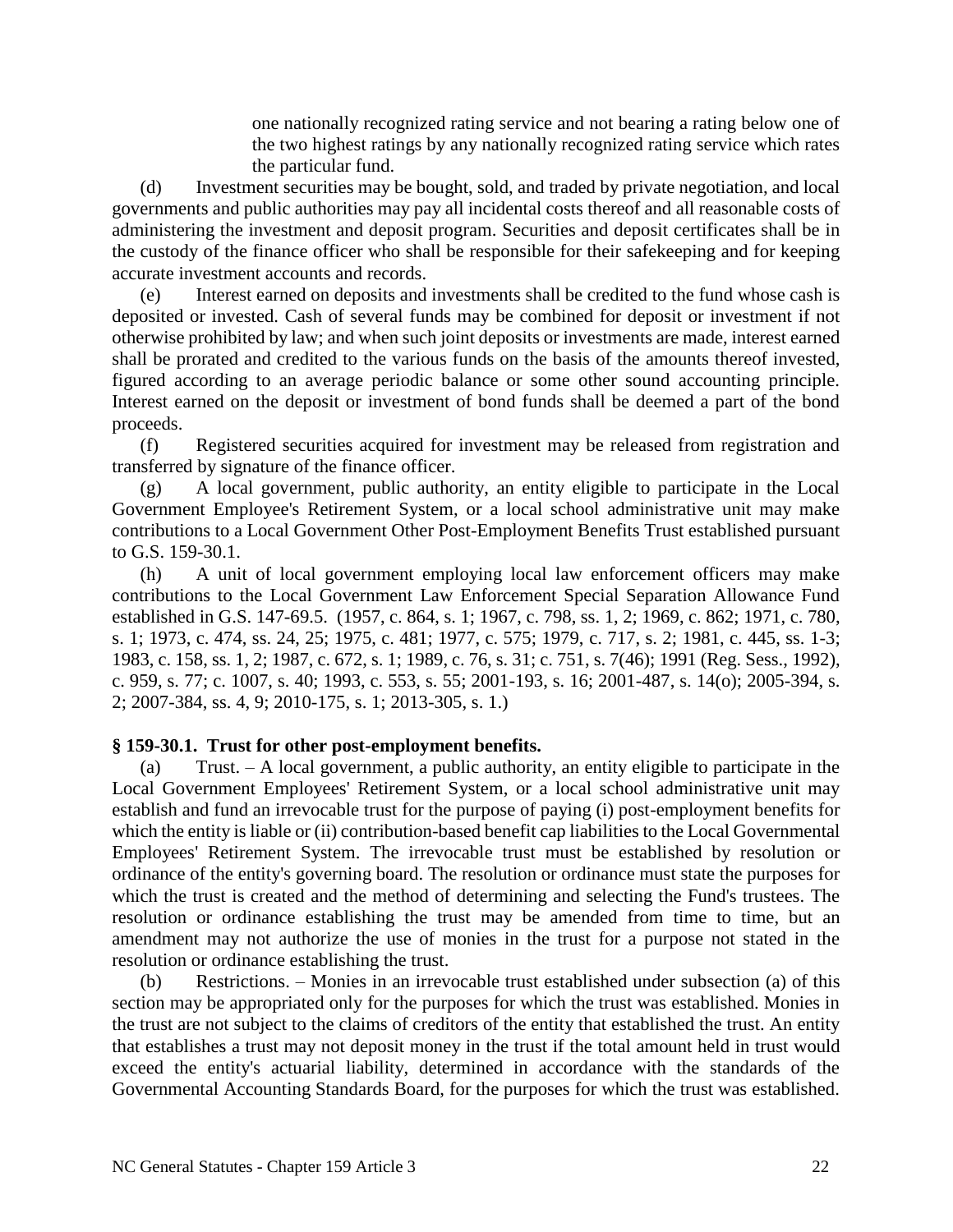A trust established pursuant to subsection (a) of this section shall be referred to as a Local Government Other Post-Retirement Benefits Trust, and the assets of that trust may be invested as provided in G.S. 159-30(c) or deposited with the State Treasurer for investment pursuant to G.S. 147-69.2(b4). (2007-384, s. 5; 2010-175, s. 2; 2021-75, s. 1.1.)

## **§ 159-30.2. Trust for law enforcement special separation allowance benefits.**

(a) Trust. – A unit of local government employing local law enforcement officers may establish and fund an irrevocable trust for the purpose of paying law enforcement special separation allowance benefits for which the unit of local government is liable. The irrevocable trust must be established by resolution or ordinance of the unit's governing board. The resolution or ordinance must state the purposes for which the trust is created and the method of determining and selecting the Fund's trustees. The resolution or ordinance establishing the trust may be amended from time to time, but an amendment may not authorize the use of monies in the trust for a purpose not stated in the resolution or ordinance establishing the trust.

(b) Restrictions. – Monies in an irrevocable trust established under subsection (a) of this section may be appropriated only for the purposes for which the trust was established. Monies in the trust are not subject to the claims of creditors of the entity that established the trust. A unit of local government that establishes a trust may not deposit money in the trust if the total amount held in trust would exceed the unit's actuarial liability, determined in accordance with the standards of the Governmental Accounting Standards Board, for the purpose for which the trust was established. (2007-384, s. 10.)

# **§ 159-31. Selection of depository; deposits to be secured.**

(a) The governing board of each local government and public authority shall designate as its official depositories one or more banks, savings and loan associations, or trust companies in this State or, with the written permission of the secretary, a national bank located in another state. In addition, a unit or public authority, with the written permission of the secretary, may designate a state bank or trust company located in another state as an official depository for the purpose of acting as fiscal agent for the unit or public authority. The names and addresses of the depositories shall be reported to the secretary. It shall be unlawful for any public moneys to be deposited in any place, bank, or trust company other than an official depository, except as permitted by G.S. 159-30(b); however, public moneys may be deposited in official depositories in Negotiable Order of Withdrawal (NOW) accounts.

(b) The amount of funds on deposit in an official depository or deposited at interest pursuant to G.S. 159-30(b) shall be secured by deposit insurance, surety bonds, letters of credit issued by a Federal Home Loan Bank, or investment securities of such nature, in a sufficient amount to protect the local government or public authority on account of deposit of funds made therein, and in such manner, as may be prescribed by rule or regulation of the Local Government Commission. When deposits are secured in accordance with this subsection, no public officer or employee may be held liable for any losses sustained by a local government or public authority because of the default or insolvency of the depository. No security is required for the protection of funds remitted to and received by a bank, savings and loan association, or trust company acting as fiscal agent for the payment of principal and interest on bonds or notes, when the funds are remitted no more than 60 days prior to the maturity date. (1927, c. 146, s. 19; 1929, c. 37; 1931, c. 60, s. 32; c. 296, s. 7; 1935, c. 375, s. 1; 1939, c. 129, s. 1; c. 134; 1953, c. 675, s. 28; 1955, cc. 698, 724;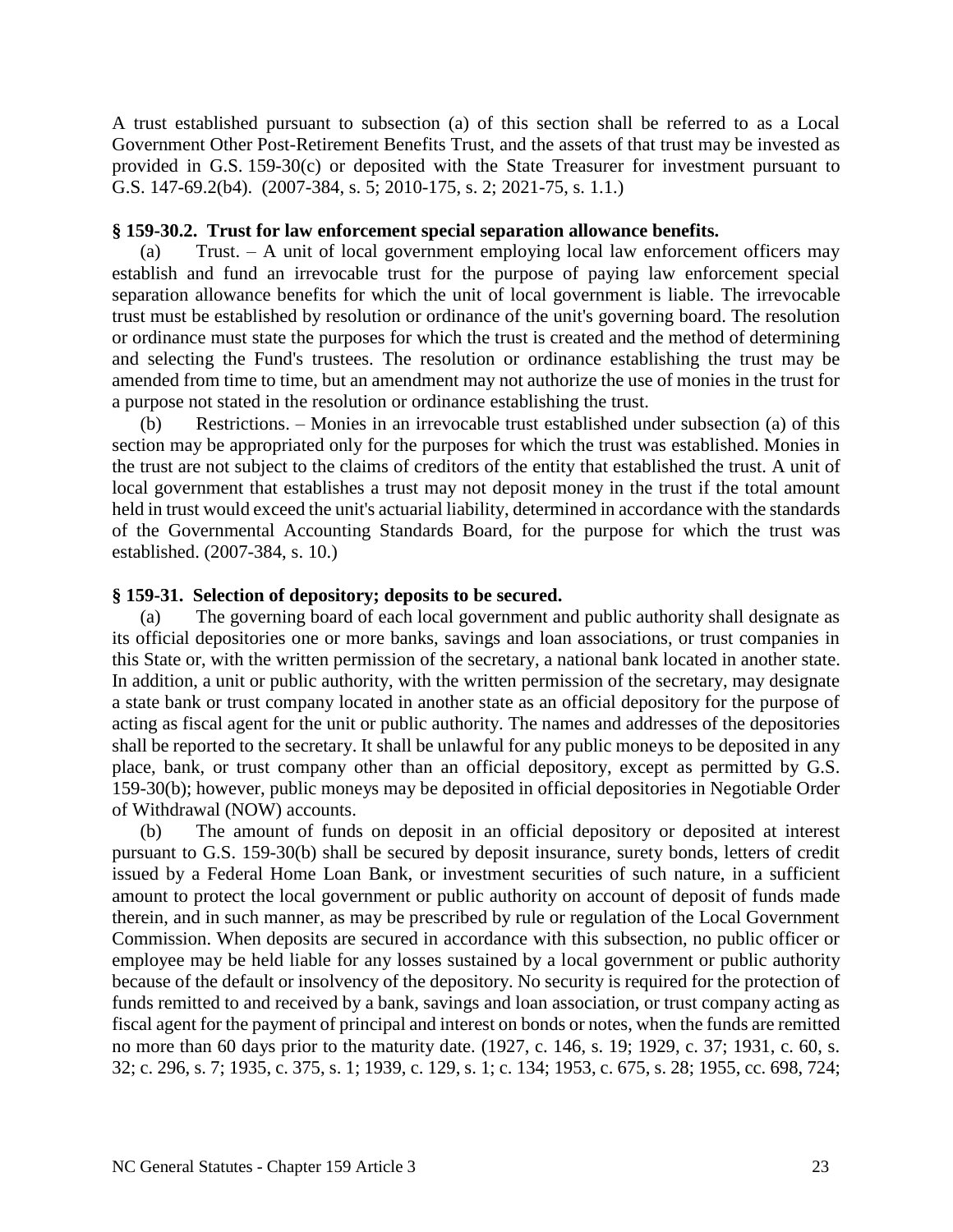1971, c. 780, s. 1; 1973, c. 474, s. 26; 1979, c. 637, s. 1; 1981, c. 447, s. 2; 1983, c. 158, s. 3; 1999-74, s. 1.)

#### **§ 159-32. Daily deposits.**

(a) Except as otherwise provided by law, all taxes and other moneys collected or received by an officer or employee of a local government or public authority shall be deposited in accordance with this section. Each officer and employee of a local government or public authority whose duty it is to collect or receive any taxes or other moneys shall, on a daily basis, deposit or submit to a properly licensed and recognized cash collection service all collections and receipts. However, if the governing board gives its approval, deposits or submissions to a properly licensed and recognized cash collection service shall be required only when the moneys on hand amount to five hundred dollars (\$500.00) or greater. Until deposited or officially submitted to a properly licensed and recognized cash collection service, all moneys must be maintained in a secure location. All deposits shall be made with the finance officer or in an official depository. Deposits in an official depository shall be immediately reported to the finance officer by means of a duplicate deposit ticket. The finance officer may at any time audit the accounts of any officer or employee collecting or receiving taxes or other moneys, and may prescribe the form and detail of these accounts. The accounts of such an officer or employee shall be audited at least annually.

(b) The Secretary may, during an emergency declaration issued under G.S. 166A-19.20, set the amount of moneys on hand requiring daily deposits and may require deposits on less than a daily basis, provided the moneys are maintained in a secure location and deposited at least weekly. (1927, c. 146, s. 19; 1929, c. 37; 1939, c. 134; 1955, cc. 698, 724; 1971, c. 780, s. 1; 1973, c. 474, s. 27; 2017-204, s. 6.1(a); 2020-3, s. 4.28(a).)

#### **§ 159-32.1. Electronic payment.**

A unit of local government, public hospital, or public authority may, in lieu of payment by cash or check, accept payment by electronic payment as defined in G.S. 147-86.20 for any tax, assessment, rate, fee, charge, rent, interest, penalty, or other receivable owed to it. A unit of local government, public hospital, or public authority may pay any negotiated discount, processing fee, transaction fee, or other charge imposed by a credit card, charge card, or debit card company, or by a third-party merchant bank, as a condition of contracting for the unit's or the authority's acceptance of electronic payment. A unit of local government, public hospital, or public authority may impose the fee or charge as a surcharge on the amount paid by the person using electronic payment. (1999-434, s. 5.)

#### **§ 159-33. Semiannual reports on status of deposits and investments.**

Each officer having custody of any funds of any local government or public authority shall report to the secretary of the Local Government Commission on January 1 and July 1 of each year (or such other dates as he may prescribe) the amounts of funds then in his custody, the amounts of deposits of such funds in depositories, and a list of all investment securities and time deposits held by the local government or public authority. In like manner, each bank or trust company acting as the official depository of any unit of local government or public authority may be required to report to the secretary a description of the surety bonds or investment securities securing such public deposits. If the secretary finds at any time that any funds of any unit or authority are not properly deposited or secured, or are invested in securities not eligible for investment, he shall notify the officer or depository in charge of the funds of the failure to comply with law or applicable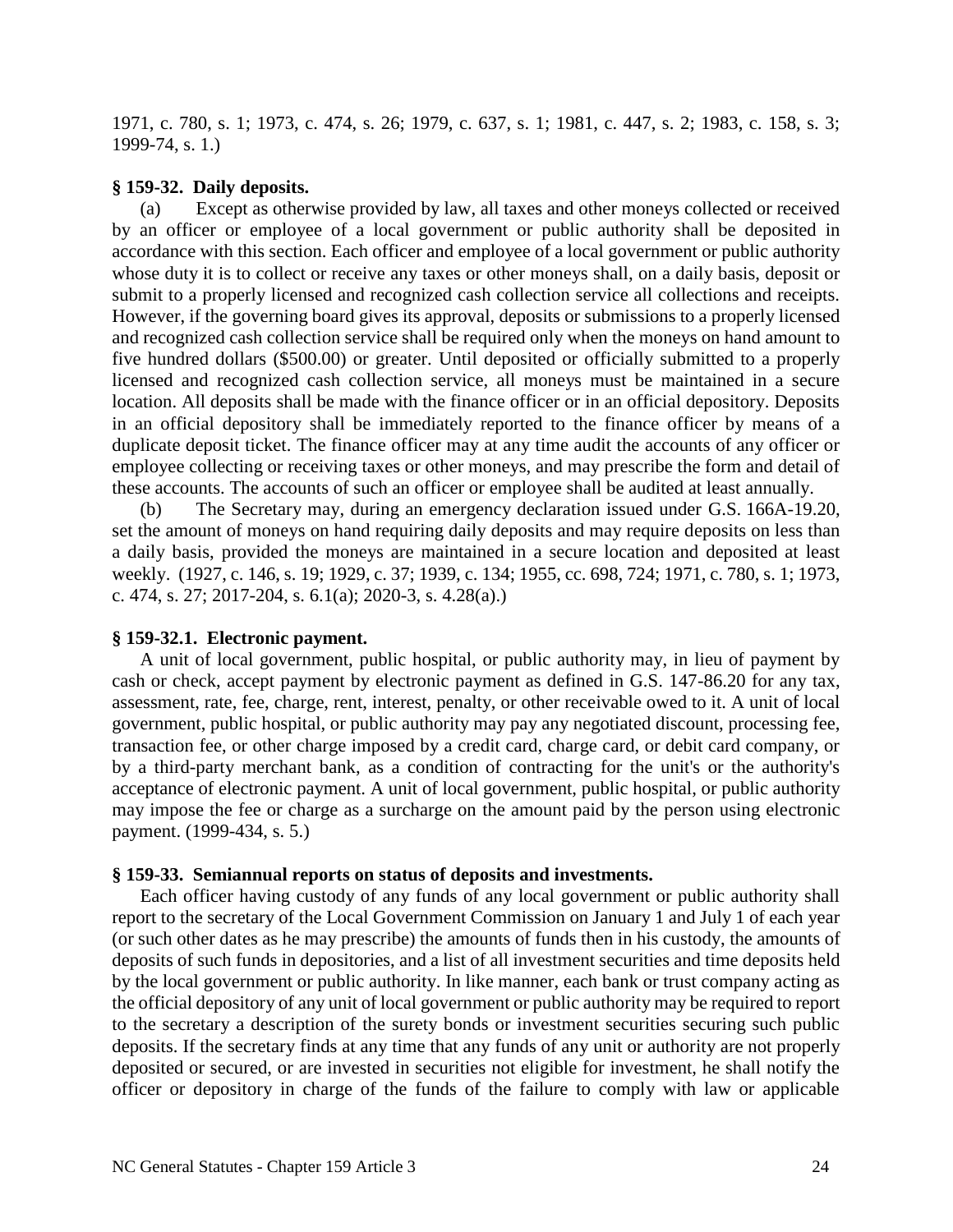regulations of the Commission. Upon such notification, the officer or depository shall comply with the law or regulations within 30 days, except as to the sale of securities not eligible for investment which shall be sold within nine months at a price to be approved by the secretary. The Commission may extend the time for sale of ineligible securities, but no one extension may cover a period of more than one year. (1931, c. 60, s. 33; 1971, c. 780, s. 1; 1979, c. 637, s. 2.)

### **§ 159-33.1. Semiannual reports of financial information.**

(a) The finance officer of each unit and public authority shall submit to the secretary on January 1 and July 1 of each year, or other dates as the secretary may prescribe, a statement of financial information concerning the unit or public authority. The secretary may prescribe the information to be included in the statement and may prescribe the form of the statement; provided, however, the secretary shall prescribe that the finance officer of each city and county shall include in the statement the total revenues received from building inspections, by source, and the total expenditures paid from all revenues received, by object.

(b) **(Expires February 15, 2021)** Notwithstanding the provisions of subsection (a) of this section or any rule or regulation prescribed by the secretary, the finance officer of each county, municipality, water district or authority, sewer district or authority, sanitary district, and metropolitan sewage district shall submit to the secretary a statement of financial information concerning the impact of COVID-19 on the finances of the unit or public authority no later than February 15, 2021. The information in the statement shall include monthly data for the time period of July 1, 2019, through December 31, 2020, on the following: (i) utility payments, including water, sewer, and electric, (ii) reductions in tax revenue, (iii) reductions in services due to reductions in tax revenue, (iv) total revenues received from building inspections, by type, (v) the ability to meet debt service obligations, (vi) the balances of any capital reserve funds, (vii) the purpose of any withdrawals from capital reserve funds, and (viii) any other information prescribed by the secretary. The Local Government Commission shall use the information provided pursuant to this subsection to identify units and public authorities that require assistance similar to that provided to units and public authorities on the Unit Assistance List compiled by the Commission.

(c) **(Expires March 15, 2021)** No later than March 15, 2021, the Local Government Commission shall report on the information provided by units and public authorities pursuant to subsection (b) of this section, including any recommendations for legislation, to the Joint Legislative Committee on General Government and the Fiscal Research Division. (1973, c. 474, s. 28; 2018-5, s. 21.1(a); 2018-29, s. 4.5(a); 2020-3, s. 4.29(a); 2020-48, s. 1.10(a).)

### **§ 159-34. Annual independent audit; rules and regulations.**

(a) Each unit of local government and public authority shall have its accounts audited as soon as possible after the close of each fiscal year by a certified public accountant or by an accountant certified by the Commission as qualified to audit local government accounts. When specified by the secretary, the audit shall evaluate the performance of a unit of local government or public authority with regard to compliance with all applicable federal and State agency regulations. This audit, combined with the audit of financial accounts, shall be deemed to be the single audit described by the "Federal Single Audit Act of 1984". The auditor shall be selected by and shall report directly to the governing board. The audit contract or agreement shall (i) be in writing, (ii) include the entire entity in the scope of the audit, except that an audit for purposes other than the annual audit required by this section should include an accurate description of the scope of the audit, (iii) require that a typewritten or printed report on the audit be prepared as set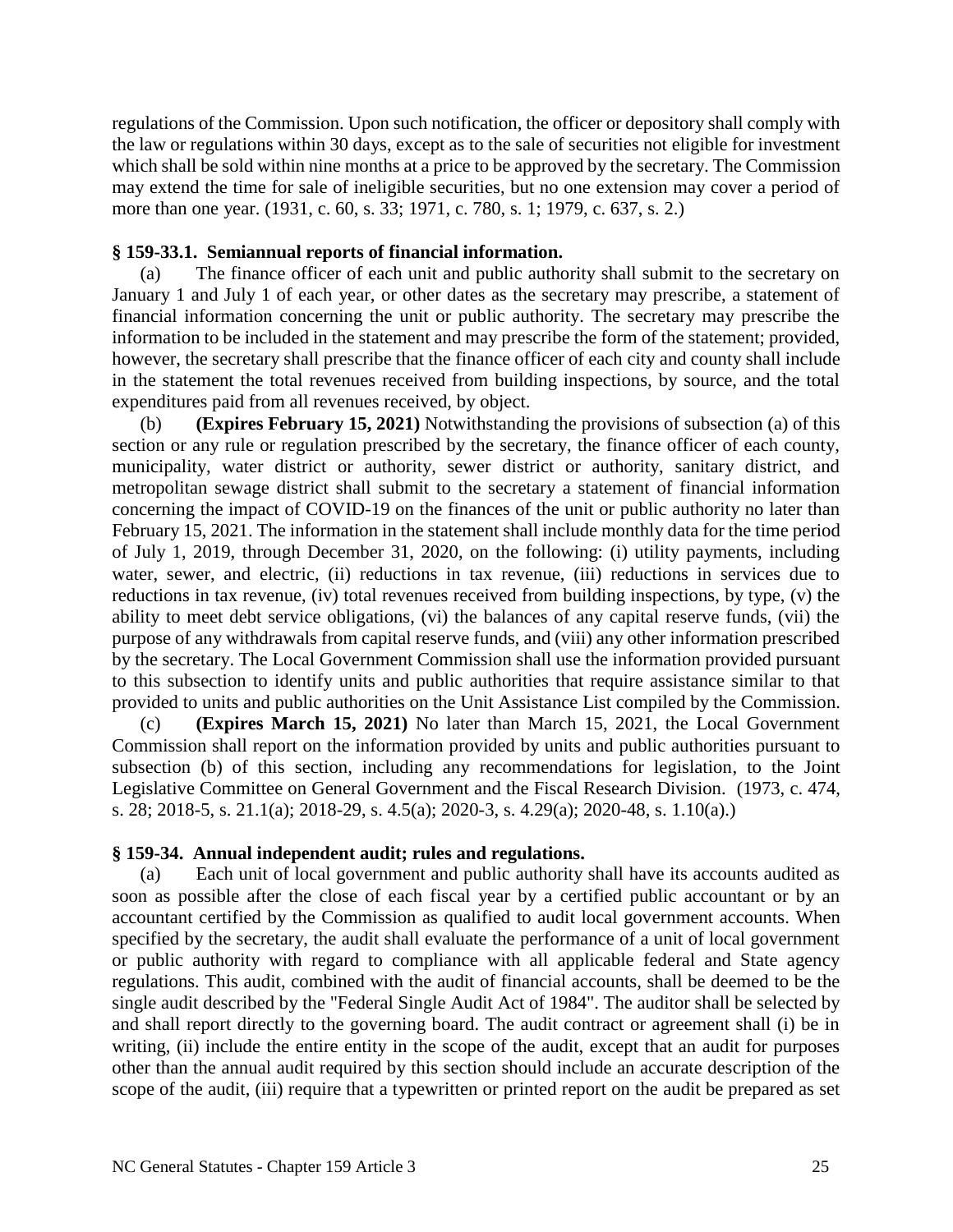forth herein, (iv) include all of its terms and conditions, and (v) be submitted to the secretary for his approval as to form, terms, conditions, and compliance with the rules of the Commission. As a minimum, the required report shall include the financial statements prepared in accordance with generally accepted accounting principles, all disclosures in the public interest required by law, and the auditor's opinion and comments relating to financial statements. The audit shall be performed in conformity with generally accepted auditing standards. The finance officer shall file a copy of the audit report with the secretary, and shall submit all bills or claims for audit fees and costs to the secretary for his approval. Before giving his approval the secretary shall determine that the audit and audit report substantially conform to the requirements of this section. It shall be unlawful for any unit of local government or public authority to pay or permit the payment of such bills or claims without this approval. Each officer and employee of the local government or local public authority having custody of public money or responsibility for keeping records of public financial or fiscal affairs shall produce all books and records requested by the auditor and shall divulge such information relating to fiscal affairs as he may request. If any member of a governing board or any other public officer or employee shall conceal, falsify, or refuse to deliver or divulge any books, records, or information, with an attempt thereby to mislead the auditor or impede or interfere with the audit, he is guilty of a Class 1 misdemeanor.

(b) The Local Government Commission has authority to issue rules and regulations for the purpose of improving the quality of auditing and the quality and comparability of reporting pursuant to this section or any similar section of the General Statutes. The rules and regulations may consider the needs of the public for adequate information and the performance that the auditor has demonstrated in the past, and may be varied according to the size, purpose or function of the unit, or any other criteria reasonably related to the purpose or substance of the rules or regulation.

(c) Notwithstanding any other provision of law, except for Article 5A of Chapter 147 of the General Statutes pertaining to the State Auditor, all State departments and agencies shall rely upon the single audit accepted by the secretary as the basis for compliance with applicable federal and State regulations. All State departments and agencies which provide funds to local governments and public authorities shall provide the Commission with documents that the Commission finds are in the prescribed format describing standards of compliance and suggested audit procedures sufficient to give adequate direction to independent auditors retained by local governments and public authorities to conduct a single audit as required by this section. The secretary shall be responsible for the annual distribution of all such standards of compliance and suggested audit procedures proposed by State departments and agencies and any amendments thereto. Further, the Commission with the cooperation of all affected State departments and agencies shall be responsible for the following:

- (1) Procedures for the timely distribution of compliance standards developed by State departments and agencies, reviewed and approved by the Commission to auditors retained by local governments and public authorities.
- (2) Procedures for the distribution of single audits for local governments and public authorities such that they are available to all State departments and agencies which provide funds to local units.
- (3) The acceptance of single audits on behalf of all State departments and agencies; provided that, the secretary may subsequently revoke such acceptance for cause, whereupon affected State departments and agencies shall no longer rely upon such audit as the basis for compliance with applicable federal and State regulations. (1971, c. 780, s. 1; 1975, c. 514, s. 15; 1979, c. 402, s. 9; 1981, c.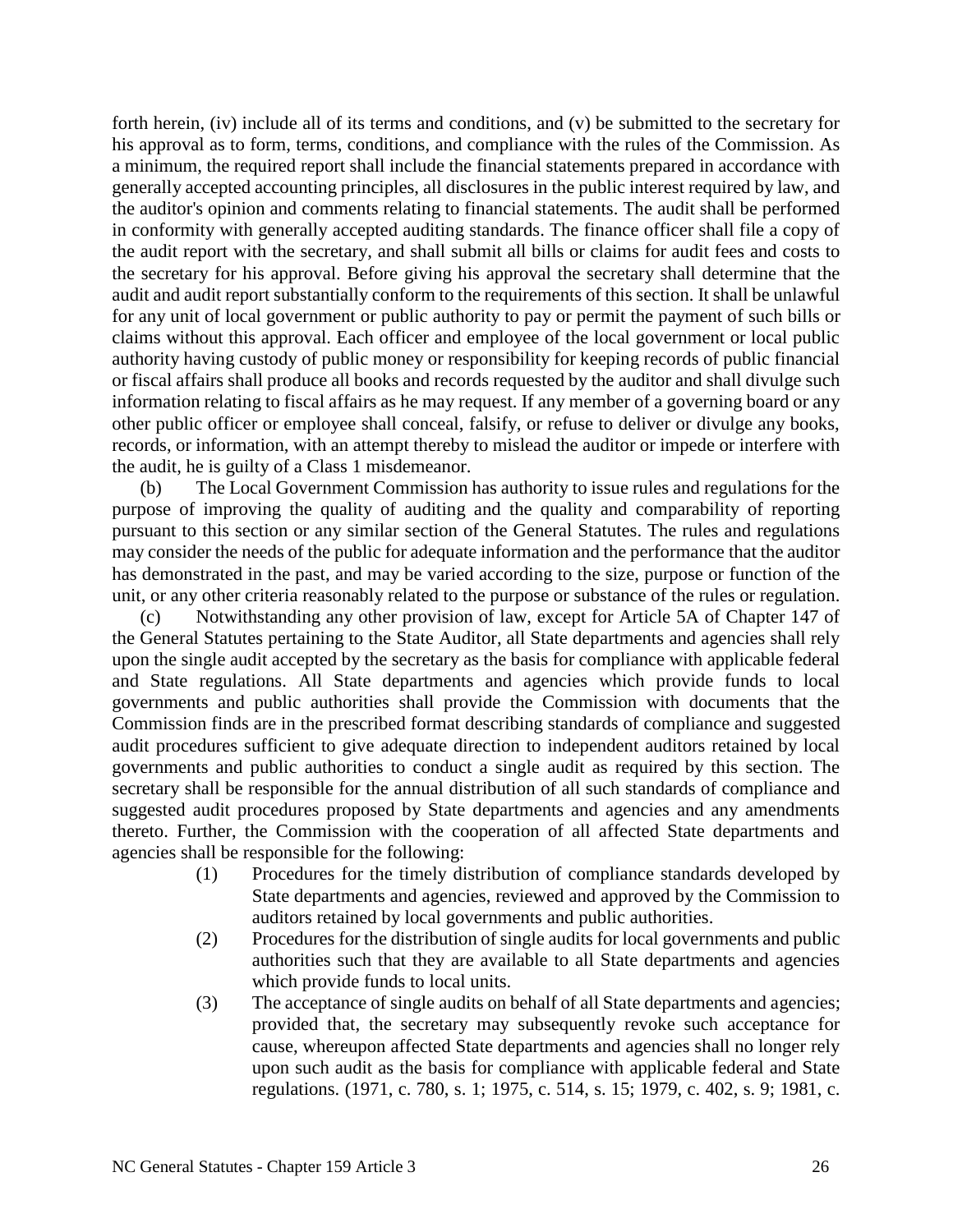685, ss. 8, 9; 1987, c. 287; 1993, c. 257, s. 20; c. 539, s. 1081; 1994, Ex. Sess., c. 24, s.  $14(c)$ ; 2001-160, s. 1.)

# **§ 159-35. Secretary of Local Government Commission to notify units of debt service obligations.**

(a) The secretary shall mail to each local government and public authority not later than May 1 of each year a statement of its debt service obligations for the coming fiscal year, including sums to be paid into sinking funds.

(b) The secretary shall mail to each local government and public authority not later than 30 days prior to the due date of each installment of principal or interest on outstanding debt, a statement of the amount of principal and interest so payable, the due date, the place to which the payments should be sent, and a summary of the legal penalties for failing to meet debt service obligations.

(c) The secretary shall mail to each unit of local government not later than 30 days prior to the due date of each payment due to the State under debt instruments issued pursuant to Article 7A of this Chapter or Chapter 159G of the General Statutes a statement of the amount so payable, the due date, the amount of any moneys due to the unit of local government that will be withheld by the State and applied to the payment, the amount due to be paid by the unit of local government from local sources, the place to which payment should be sent, and a summary of the legal penalties for failing to honor the debt instrument according to its terms. Failure of the secretary timely to mail such statement or otherwise comply with the provisions of this subsection (c) shall not affect in any manner the obligation of a unit of local government to make payments to the State in accordance with any such debt instrument. (1931, c. 60, ss. 36, 37; 1971, c. 780, s. 1; 1987, c. 796, s. 3(7); 1989, c. 756, s. 4; 2020-3, s. 4.30(e).)

# **§ 159-36. Failure of local government to levy debt service taxes or provide for payment of debt.**

(a) If any local government or public authority fails or refuses to levy taxes or allocate other revenues in an amount sufficient to meet all installments of principal and interest falling due on its debt during the budget year, or to adequately maintain its sinking funds, the Commission shall enter an order directing and commanding the governing board of the local government or public authority to enact a budget ordinance levying the necessary taxes or raising the necessary revenue by whatever means are legally available. If the governing board shall fail or refuse to comply with the Commission's order within 10 days, the order shall have the same legal force and effect as if the actions therein commanded had been taken by the governing board, and the appropriate officers and employees of the local government or public authority shall proceed to collect the tax levy or implement the plan for raising the revenue to the same extent as if such action had been authorized and directed by the governing board. Any officer, employee, or member of the governing board of any local government or public authority who willfully fails or refuses to implement an order of the Local Government Commission issued pursuant to this section forfeits his office or position.

(b) This section does not apply to contractual obligations undertaken by a unit of local government in a debt instrument issued pursuant to Chapter 159G of the General Statutes unless such debt instrument is secured by a pledge of the faith and credit of the unit of local government. (1971, c. 780, s. 1; 1987, c. 796, s. 3(8).)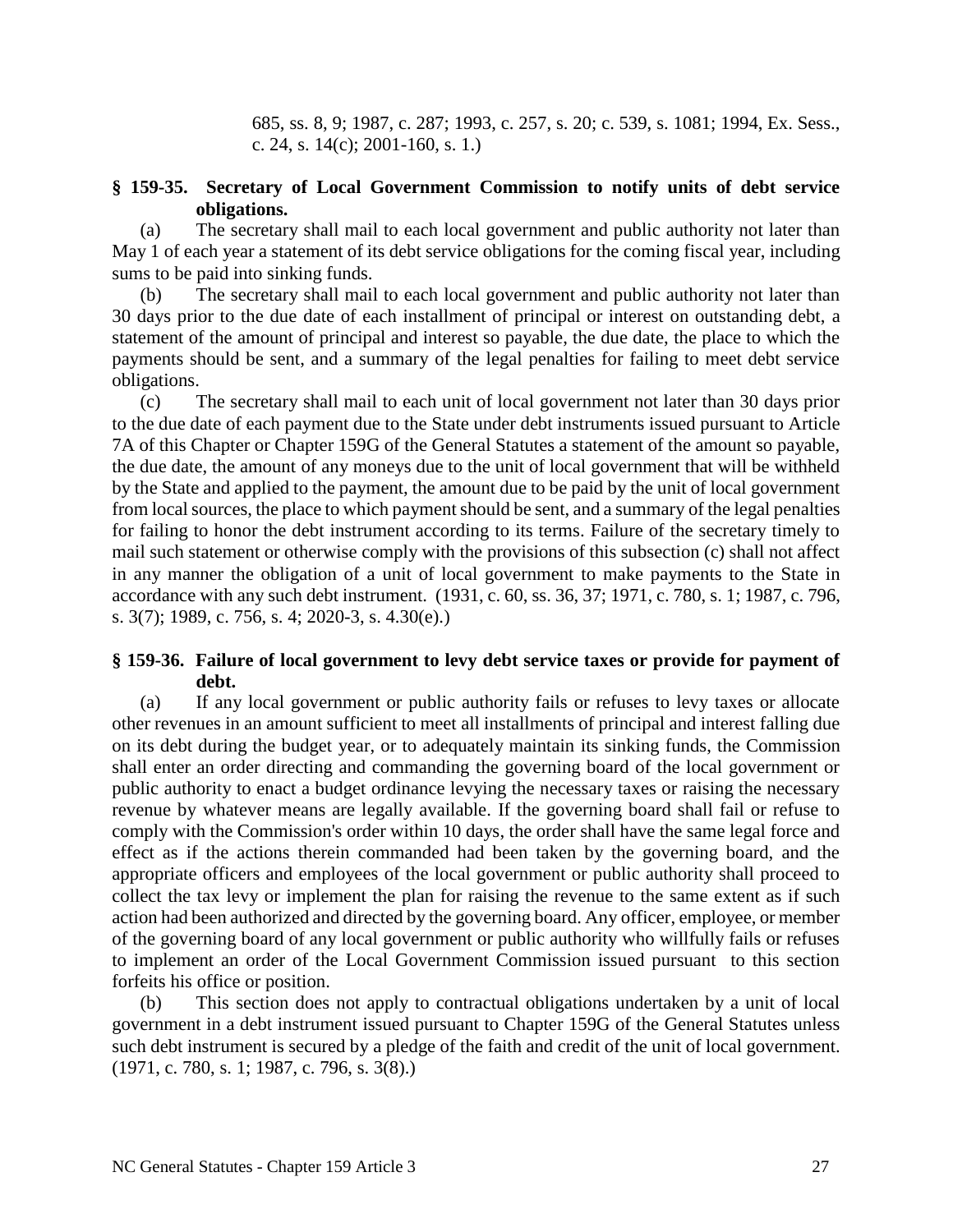### **§ 159-37. Reports on status of sinking funds.**

Each unit or public authority maintaining any sinking fund shall transmit to the secretary upon his request financial reports on the status of the fund and the means by which moneys are obtained for deposit therein. The secretary shall determine from this information whether the sinking funds are being properly maintained, and if he shall find that they are not, he shall order the unit to take such action as may be necessary to maintain the funds in accordance with law. (1931, c. 60, s. 31; 1971, c. 780, s. 1.)

# **§ 159-38. Local units authorized to accept their bonds in payment of certain claims and judgments.**

Any unit of local government or public authority may accept its own bonds, at par, in settlement of any claim or judgment that it may have against any person, firm, corporation, or association due to funds held in an insolvent bank, trust company, or savings and loan association. (1933, c. 376; 1971, c. 780, s. 1.)

### Part 4. Public Hospitals.

### **§ 159-39. Special regulations pertaining to public hospitals.**

- (a) For the purposes of this Part, "public hospital" means any hospital that
	- (1) Is operated by a county, city, hospital district, or hospital authority, or
	- (2) Is owned by a county, city, hospital district or hospital authority and operated by a nonprofit corporation or association, a majority of whose board of directors or trustees are appointed by the governing body of a county, city, hospital district, or hospital authority, or
	- (3) On whose behalf a county or city has issued and has outstanding general obligation or revenue bonds, or to which a county or city makes current appropriations (other than appropriations for the cost of medical care to prisoners or indigents).

(b) Except as provided in this Part, none of the provisions of Parts 1, 2, and 3 of this Article apply to public hospitals.

(c) Each public hospital shall operate under an annual balanced budget. A budget is balanced when the sum of appropriations is equal to the sum of estimated net revenues and appropriated fund balances.

(d) The governing board of each public hospital shall appoint or designate a finance officer, who shall have the following powers and duties:

- (1) He shall prepare the annual budget for presentation to the governing board of the public hospital and shall administer the budget as approved by the board.
- (2) He shall keep the accounts of the hospital in accordance with generally accepted principles of accounting.
- (3) He shall prepare and file a statement of the financial condition of the hospital as revealed by its accounts upon the request of the hospital governing board or the governing board of any county, city, or other unit of local government that has issued on behalf of the hospital and has outstanding its general obligation or revenue bonds or makes current appropriations to the hospital (other than appropriations for the cost of medical care to prisoners or indigents).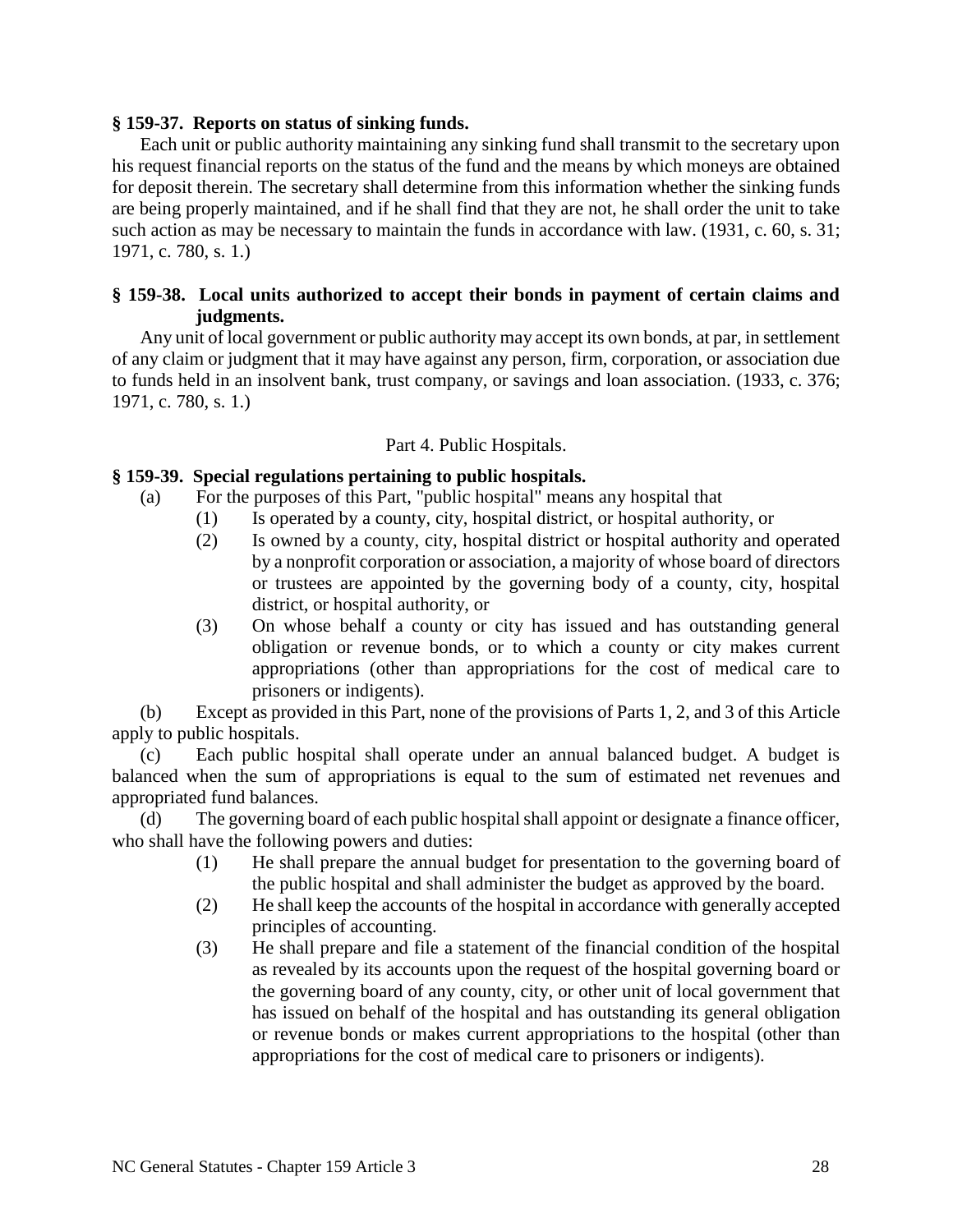- (4) He shall receive and deposit all moneys accruing to the hospital, or supervise the receipt and deposit of money by other duly authorized officers or employees of the hospital.
- (5) He shall supervise the investment of idle funds of the hospital.
- (6) He shall maintain all records concerning the bonded debt of the hospital, if any, determine the amount of money that will be required for debt service during each fiscal year, and maintain all sinking funds, but shall not be responsible for records concerning the bonded debt of any county, city, or other unit of local government incurred on behalf of the hospital.

(e) The Local Government Commission has authority to issue rules and regulations governing procedures for the receipt, deposit, investment, transfer, and disbursement of money and other assets by public hospitals, may inquire into and investigate the internal control procedures of a public hospital, and may require any modifications in internal control procedures which, in the opinion of the Commission, are necessary or desirable to prevent embezzlements, mishandling of funds, or continued operating deficits.

(f) The accounting system of a public hospital shall be so designed that the true financial condition of the hospital can be determined therefrom at any time. As soon as possible after the close of each fiscal year, the accounts shall be audited by a certified public accountant or by an accountant certified by the Local Government Commission as qualified to audit local government accounts. The auditor shall be selected by and shall report directly to the hospital governing board. The audit contract or agreement shall be in writing, shall include all its terms and conditions, and shall be submitted to the secretary of the Local Government Commission for his approval as to form, terms and conditions. The terms and conditions of the audit shall include the scope of the audit, and the requirement that upon completion of the examination the auditor shall prepare a written report embodying financial statements and his opinion and comments relating thereto. The finance officer shall file a copy of the audit with the secretary of the Local Government Commission and with the finance officer of any county, city, or other unit of local government that has issued on behalf of the hospital and has outstanding its general obligation or revenue bonds or makes current appropriations to the hospital (other than appropriations for the cost of medical care to prisoners or indigents).

(g) A public hospital may deposit or invest at interest all or part of its cash balance pursuant to G.S. 159-30 and may deposit any funds held in reserves or sinking funds, or any funds not required for immediate disbursement, with the State Treasurer for investment pursuant to G.S. 147-69.2.

(h) Public hospitals are subject to G.S. 159-31 with regard to selection of an official depository and security of deposits.

(i) Public hospitals are subject to G.S. 159-32 with regard to daily deposits.

(i1) Public hospitals may accept electronic payments pursuant to G.S. 159-32.1.

(j) Public hospitals are subject to G.S. 159-33 with regard to semiannual reports to the Local Government Commission on the status of deposits and investments.

(k) Any hospital district or hospital authority having outstanding general obligation or revenue bonds is subject to G.S. 159-35, 159-36, 159-37, and 159-38. (1973, c. 474, s. 28.1; c. 1215; 1999-434, s. 5.1; 2005-417, s. 1.)

### Part 5.

# Nonprofit Corporations Receiving Public Funds.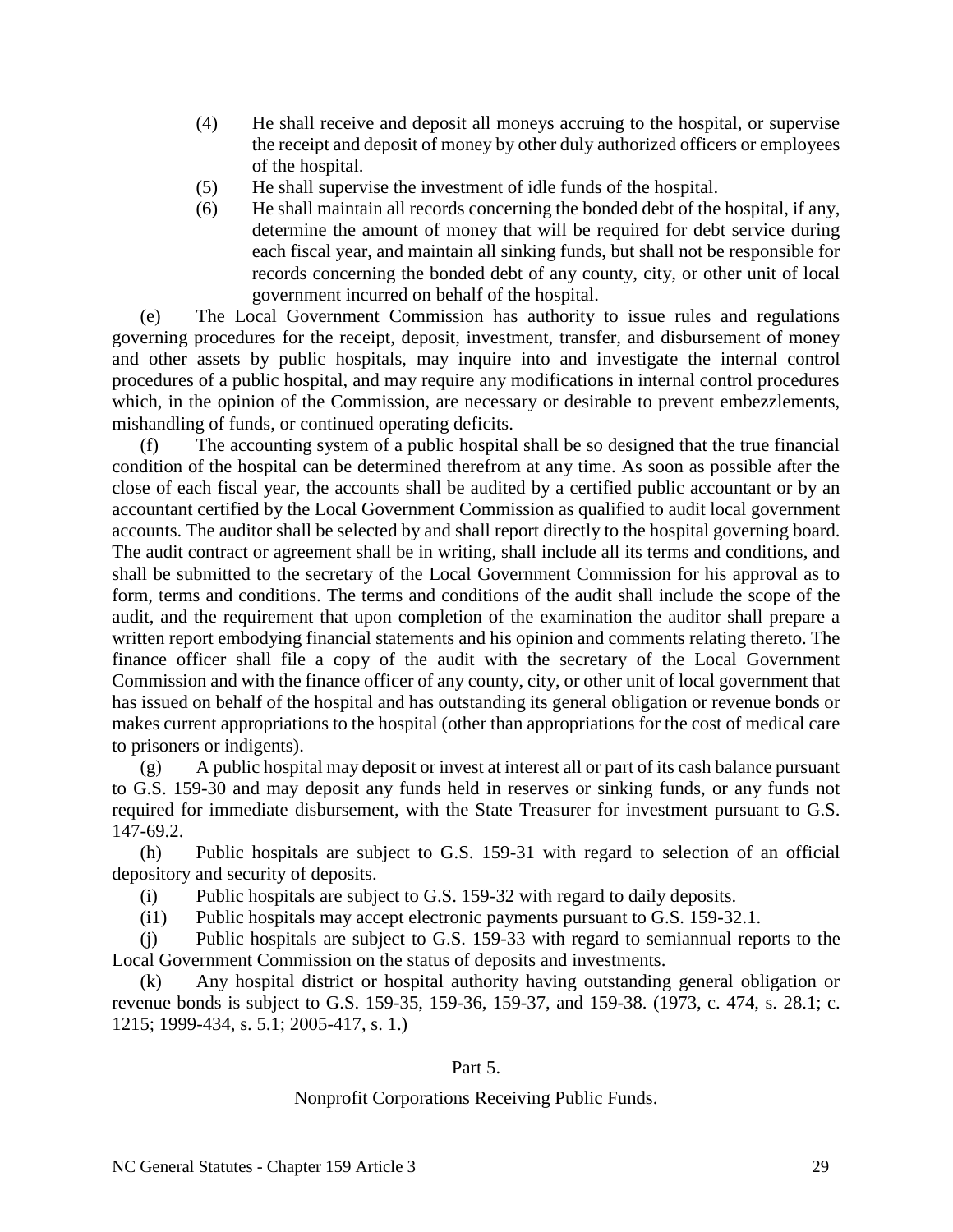### **§ 159-40. Special regulations pertaining to nonprofit corporations receiving public funds.**

(a) If a city or county grants or appropriates one thousand dollars (\$1,000) or more in any fiscal year to a nonprofit corporation or organization, the city or county may require that the nonprofit corporation or organization have an audit performed for the fiscal year in which the funds are received and may require that the nonprofit corporation or organization file a copy of the audit report with the city or county.

(b) Any nonprofit corporation or organization which receives one thousand dollars (\$1,000) or more in State funds shall, at the request of the State Auditor, submit to an audit by the office of the State Auditor for the fiscal year in which the funds were received.

(c) Every nonprofit corporation or organization which has an audit performed pursuant to this section shall file a copy of the audit report with the office of the State Auditor.

(d) This section does not apply to the following:

- (1) Sheltered workshops.
- (2) Adult development activity programs.
- (3) Private residential facilities for individuals with an intellectual or developmental disability.
- (4) Developmental day care centers.
- (5) Any nonprofit corporation or organization whose sole use of public funds is to provide hospital services or operate as a volunteer fire department, rescue squad, or ambulance squad, or which operates as a junior college, college, or university duly accredited by the southern regional accrediting association.

(e) Repealed by Session Laws 1979, c. 905. (1977, c. 687, s. 1; 1977, 2nd Sess., c. 1195, s. 1; 1979, c. 905; 2018-47, s. 12.)

Part 6. Joint Municipal Power Agencies and Joint Municipal Assistance Agencies.

### **§ 159-41. Special regulations pertaining to joint municipal power agencies.**

(a) For the purposes of this Part, "joint agency" means a public body corporate and politic organized in accordance with the provisions of Chapter 159B, or the combination or recombination of any joint agencies so organized.

(b) Except as provided in this Part, none of the provisions of Article 3 of this Chapter shall apply to joint agencies. Whenever the provisions of this Part and the provisions of Chapter 159B of the General Statutes shall conflict, the provisions of Chapter 159B shall govern.

(c) Each joint agency shall operate under an annual balanced budget resolution adopted by the governing board and entered into the minutes. A budget is balanced when the sum of the appropriations is equal to the sum of estimated net revenues and appropriated fund balances. The budget resolution of a joint agency shall cover a fiscal year beginning January 1 and ending December 31, except that the Local Government Commission, if it determines that a different fiscal year would facilitate the agency's financial operations, may enter an order permitting an agency to operate under a fiscal year other than from January 1 to December 31.

(d) The following directions and limitations shall bind the governing board in adopting the budget resolution:

- (1) The full amount estimated by the finance officer to be required for debt service during the budget year shall be appropriated.
- (2) The full amount of any deficit in each fund shall be appropriated.
- (3) Sufficient funds to meet the amounts to be paid during the fiscal year under continuing contracts previously entered into shall be appropriated.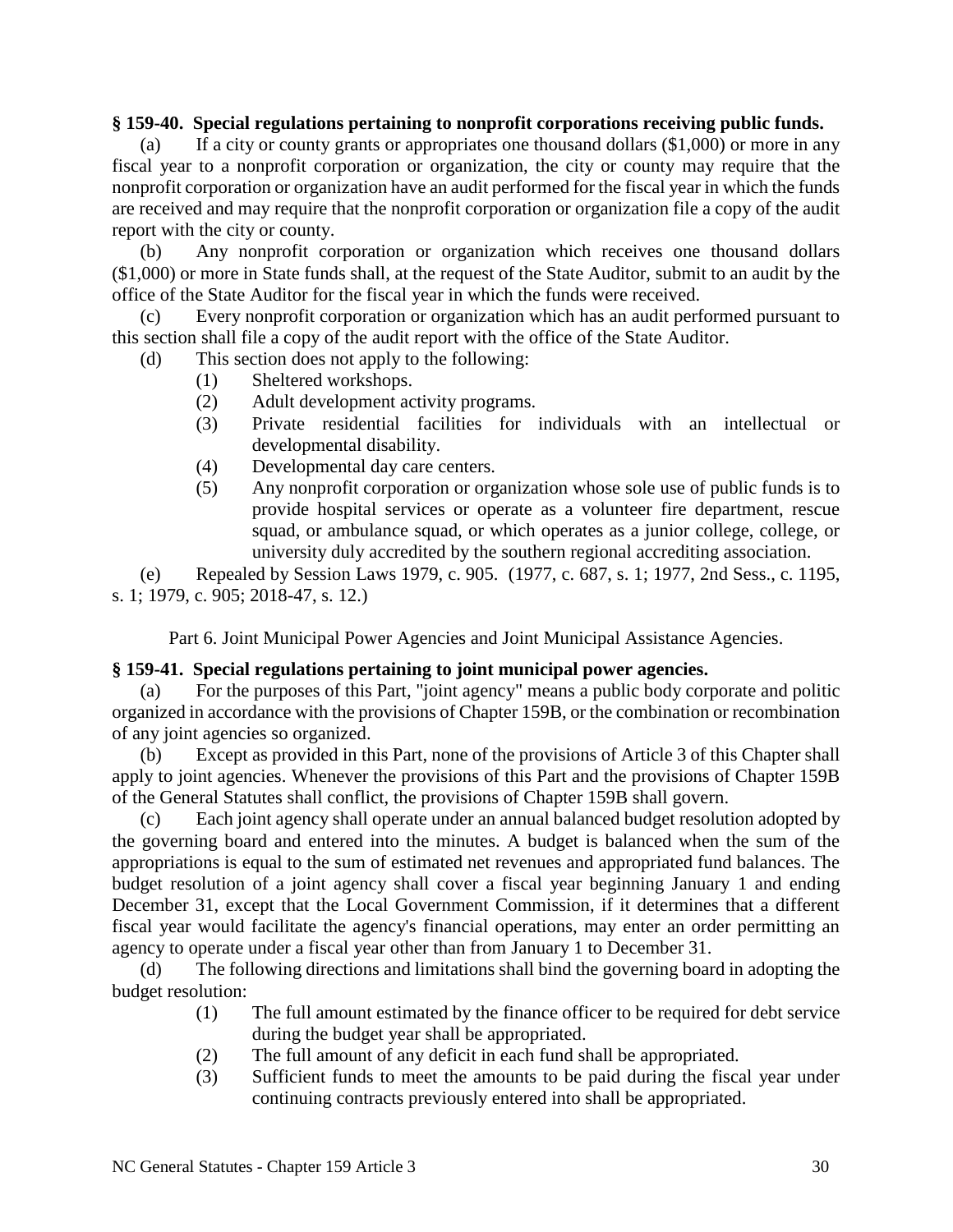(4) The sum of estimated net revenue and appropriated fund balance in each fund shall be equal to appropriations in that fund. Appropriated fund balances in a fund shall not exceed the sum of cash and investments minus the sum of liabilities, encumbrances, and deferred revenue, as those figures stand at the close of the fiscal year preceding the budget year.

(e) The governing board of the joint agency may amend the budget resolution at any time after its adoption and may authorize its designated finance officer to transfer moneys from one appropriation to another, subject to such limitations and procedures as it may prescribe. All such transfers will be reported to the governing board or its executive committee at its next regular meeting and shall be entered in the minutes.

(f) Joint agencies are subject to the following sections of Article 3 of this Chapter, to the same extent as a "public authority," provided, however, the term "budget ordinance" as used in such sections shall be interpreted for the purposes of this Part to mean the budget resolution of a joint agency:

- (1) G.S. 159-9, provided, however, that the governing board of an agency may designate as budget officer someone other than a member of the governing board or an officer or employee of the agency.
- (2) G.S. 159-12, provided, however, that the provision relating to making the budget available to the news media of a county shall not apply to a joint agency.
- (3) G.S. 159-13.2.
- (4) G.S. 159-16.
- (5) G.S. 159-18.
- (6) G.S. 159-19.
- (7) G.S. 159-21.
- (8) G.S. 159-22, provided, however, that the provision restricting transfers to funds maintained pursuant to G.S. 159-13(a) shall not apply to a joint agency.
- (9) G.S. 159-24.
- (10) G.S. 159-25.
- (11) G.S. 159-26.
- (12) G.S. 159-28.
- (13) G.S. 159-28.1.
- (14) G.S. 159-29.
- (15) G.S. 159-30.
- (16) G.S. 159-31.
- (17) G.S. 159-32.
- (18) G.S. 159-33.
- (19) G.S. 159-33.1.
- (20) G.S. 159-34.
- (21) G.S. 159-36.
- (22) G.S. 159-38. (1979, c. 685, s. 1.)

Part 7. Public Housing Authorities.

# **§ 159-42. Special regulations pertaining to public housing authorities.**

(a) Definition. – As used in this Part, the term "housing authority" means any entity as defined in G.S. 157-3(1) that is not subject to G.S. 157-4.2.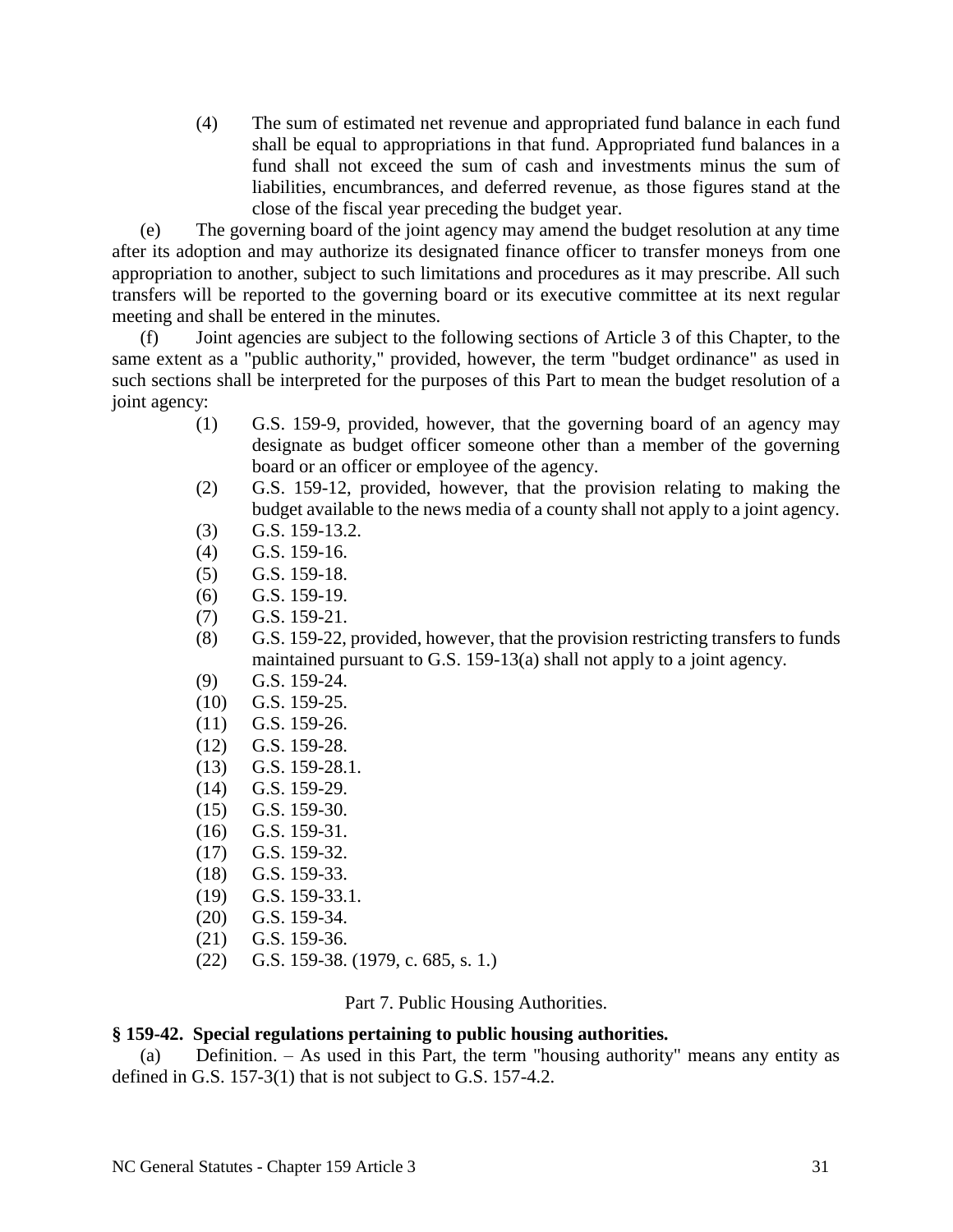(b) Applicability. – Except as provided in this Part, none of the provisions of Parts 1, 2, or 3 of this Article apply to housing authorities in compliance with this Part.

(c) Annual Budget. – Each housing authority shall operate under an annual budget. The budget shall take the form of estimated revenues plus fund balances available for the program, as defined by the U.S. Department of Housing and Urban Development regulations or their successors, that are equal to or greater than estimated expenditures. The proposed budget shall be available for public inspection in a manner consistent with G.S. 159-12(a). Before adopting the budget, the housing authority governing board shall hold a public hearing at which time any persons who wish to be heard on the budget may appear. The governing board shall cause notice of the public hearing to be published in a newspaper of general circulation in the area once a week for two consecutive weeks prior to the public hearing.

(d) Project Ordinances. – The annual budget shall not include those estimated revenues and expenditures accounted for in a project ordinance. A housing authority shall adopt a project ordinance, as defined by G.S. 159-13.2, for those programs which span two or more fiscal years. The form of the project ordinance shall be in accordance with the relevant funding agency guidelines for that project. The estimated revenues plus fund balances available for a project shall be equal to or greater than the estimated expenditures. The estimated revenues and expenditures related to approved projects for a fiscal year may be included in the annual budget on an informational basis.

(e) Finance Officer. – The housing authority governing board shall appoint or designate a finance officer with the following powers and duties:

- (1) Preparation of the annual budget for presentation to the governing board.
- (2) Administration of the approved budget.
- (3) Maintenance of the accounts and other financial records in accordance with generally accepted principles of accounting.
- (4) Preparation and filing of statements of the financial condition, at least annually and at other times as requested by the governing board.
- (5) Receipt and deposit, or supervision of the receipt and deposit, of all moneys accruing to the housing authority.
- (6) Supervision of the investment of the idle funds of the housing authority.
- (7) Maintenance of all records concerning the bonded debt of the housing authority, if any.
- (8) Maintenance of any sinking funds of the housing authority.

(f) Accounting Procedures. – A housing authority must comply with federal rules and regulations issued by the U.S. Department of Housing and Urban Development pertaining to procedures for the receipt, deposit, investment, transfer, and disbursement of money and other assets. The Commission may inquire into and investigate, with reasonable cause, the internal control procedures of a housing authority. The Commission may require any modifications in internal control procedures which, in the opinion of the Commission, are necessary or desirable to prevent embezzlement, mishandling of funds, or continued operating deficits.

(g) Audits. – The accounting system of a housing authority shall be so designed that the true financial condition of the housing authority can be determined at any time. As soon as possible after the close of each fiscal year, the accounts shall be independently audited by a certified public accountant. The auditor shall be selected by the housing authority governing board and shall report directly to that body. The audit contract or agreement shall be in writing and shall include all its terms and conditions. The terms and conditions of the audit shall include the scope of the audit